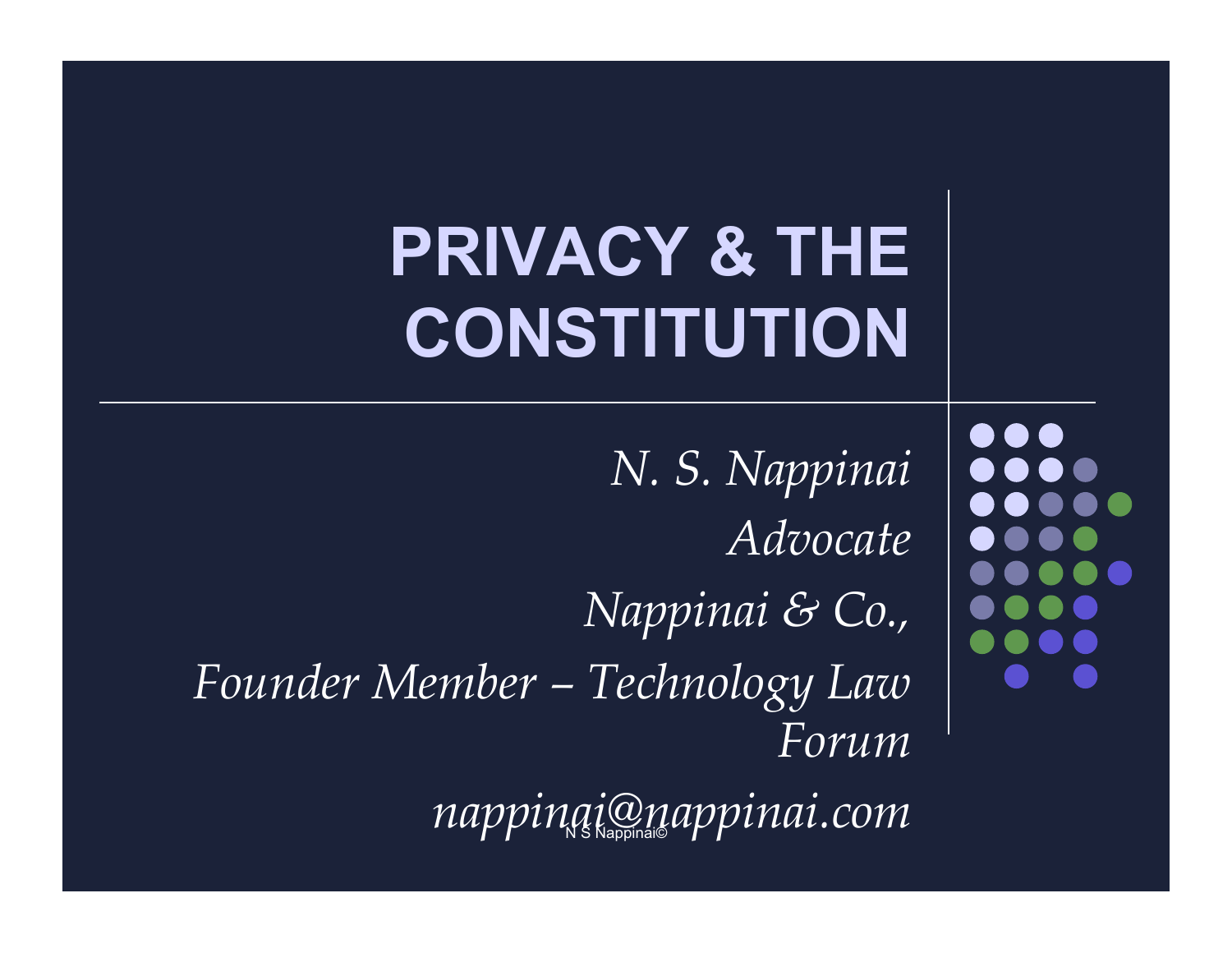# **SIMPLICITY OF EXPRESSION!!**

"No person shall be deprived of his life or personal liberty except according to procedure established by law."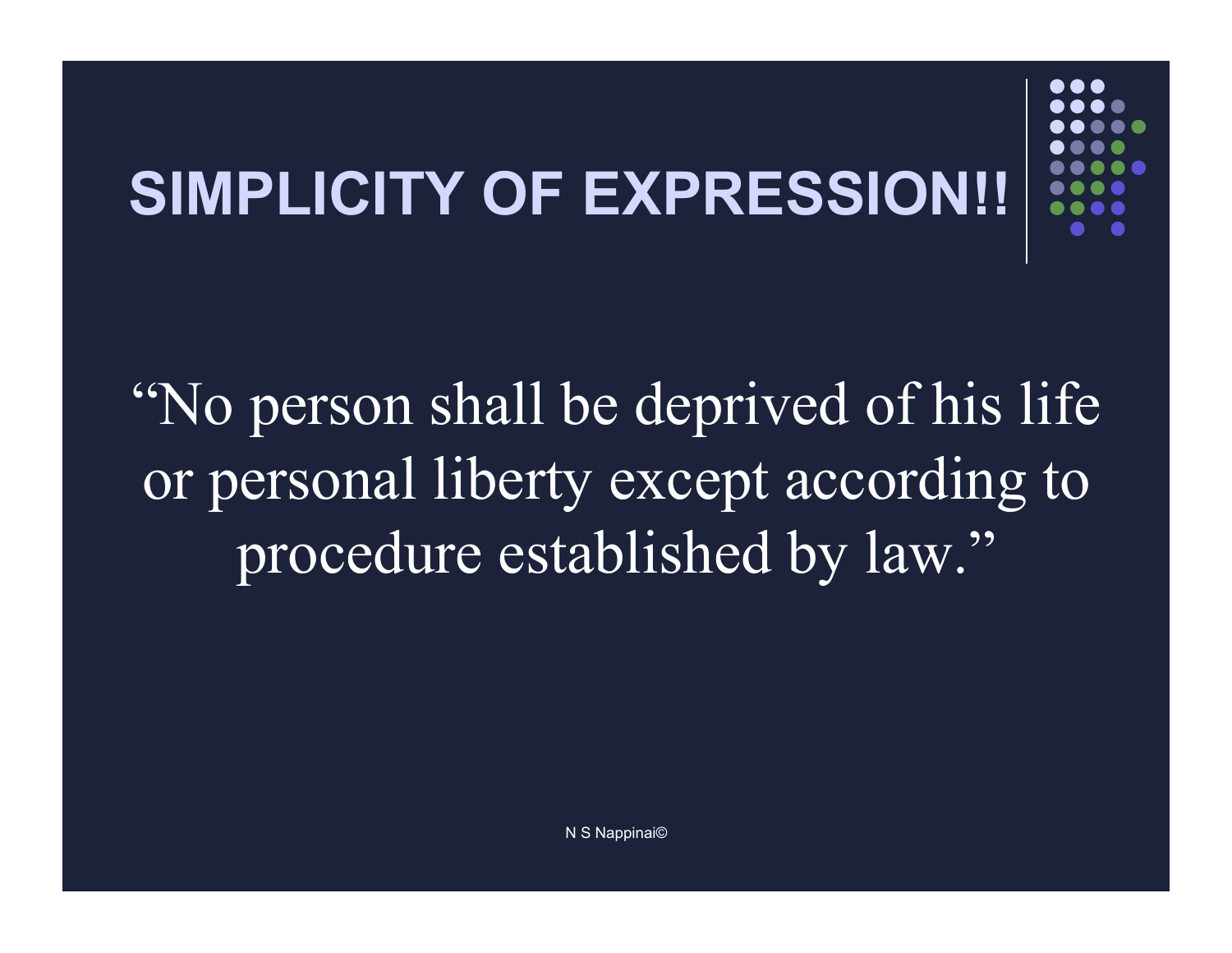### **PRIVACY FUNDAMENTALS**

- Concepts of Privacy A move from Property to Person – Search & Seizure to Dignity & Protection of Personal Rights;
- Black's Law Dictionary: "right to be let alone; the right of a person to be free from unwarranted publicity; and the right to live without unwarranted interference by the public in matters with which the public is not necessarily concerned"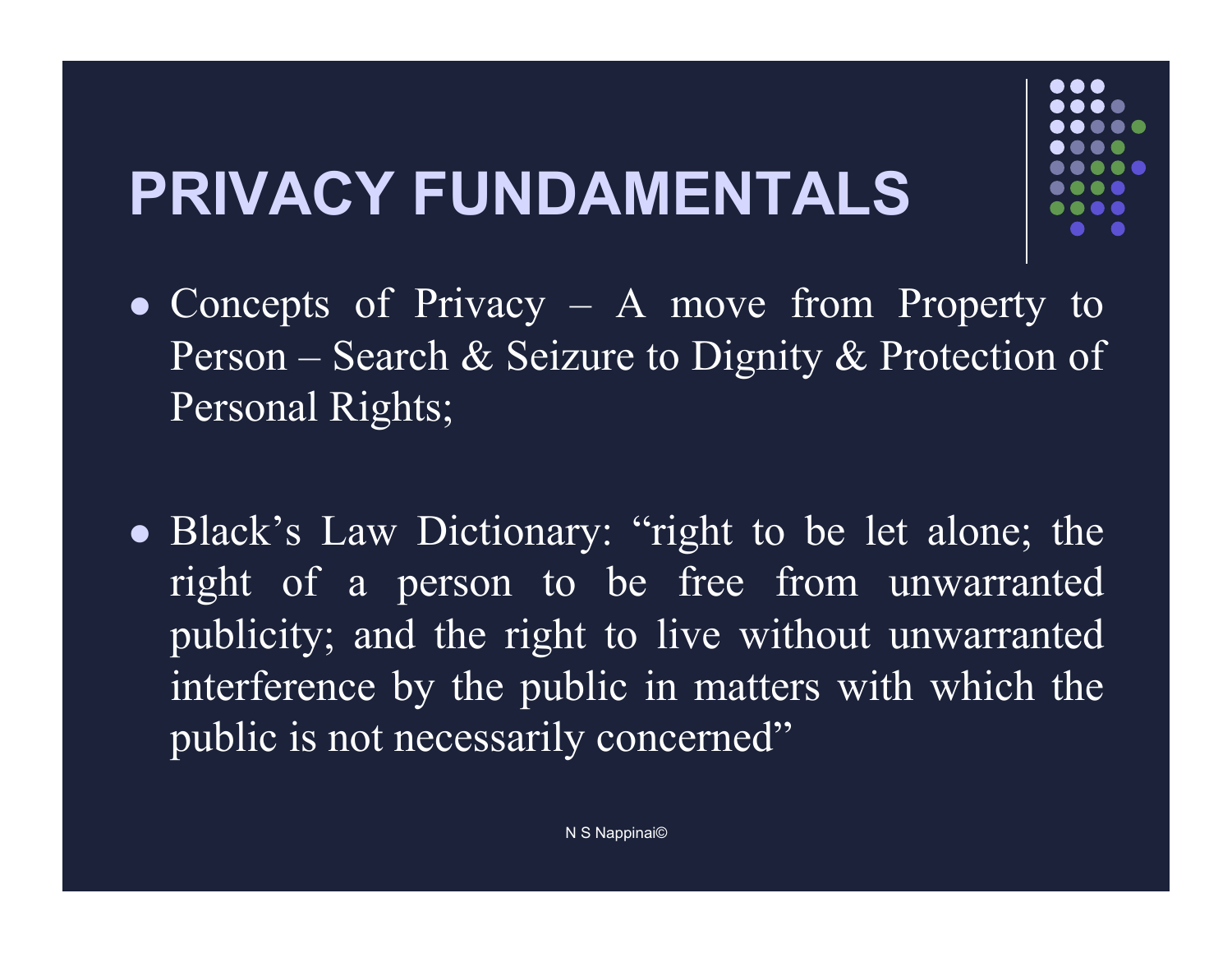#### **INTERNATIONAL CONCEPTS OF PRIVACY**

- 
- Article 12: Universal Declaration of Human Rights (1948) :
- "No one shall be subjected to arbitrary interference with his privacy, family, home or correspondence nor to attacks upon his honour and reputation. Everyone has the right to the protection of the law against such interference or attacks."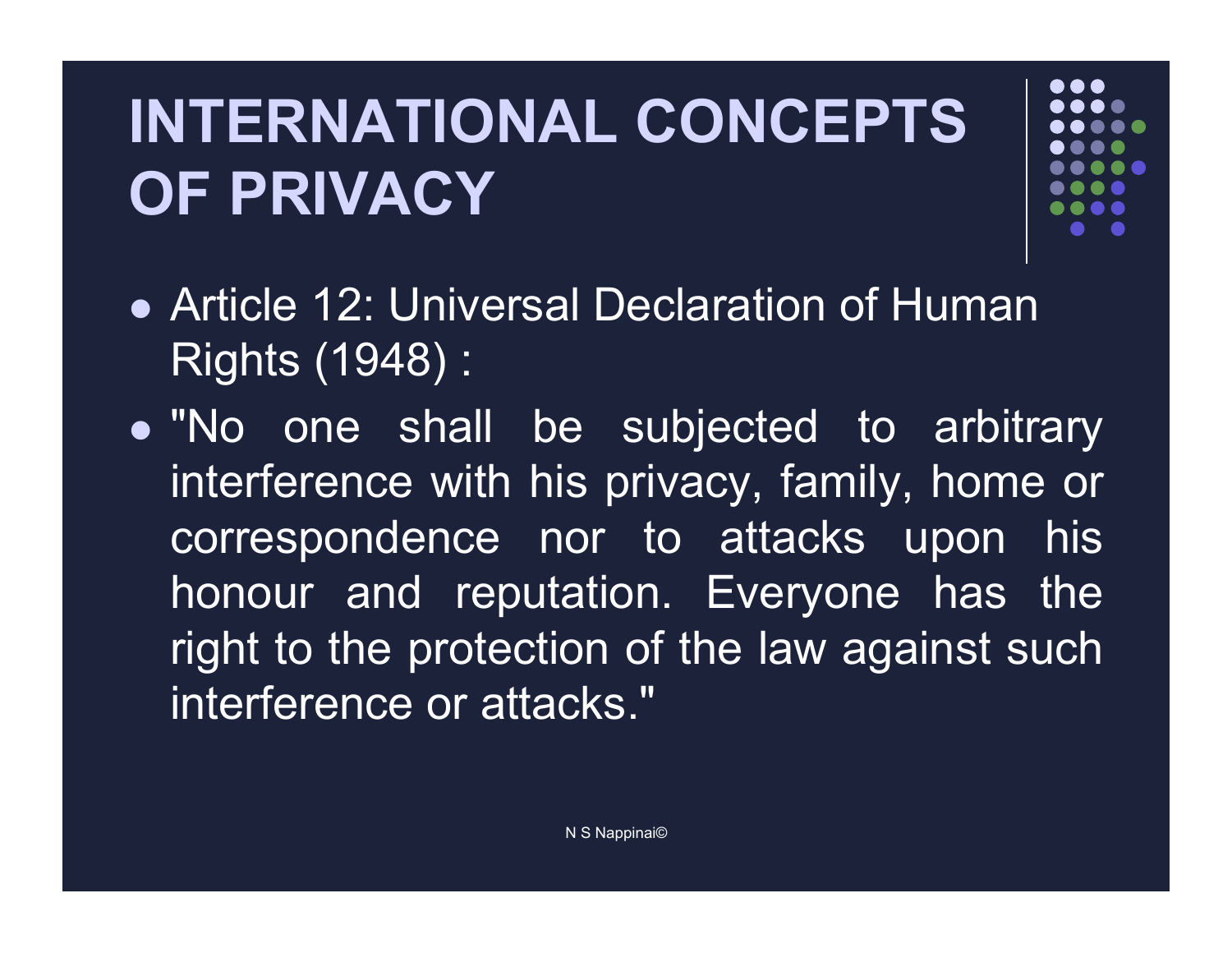### **INTERNATIONAL – CONTD.,**

• Article 17: International Covenant of Civil and Political Rights (to which India is a party):

• "No one shall be subjected to arbitrary or unlawful interference with his privacy, family, home and correspondence, nor to unlawful attacks on his honour and reputation."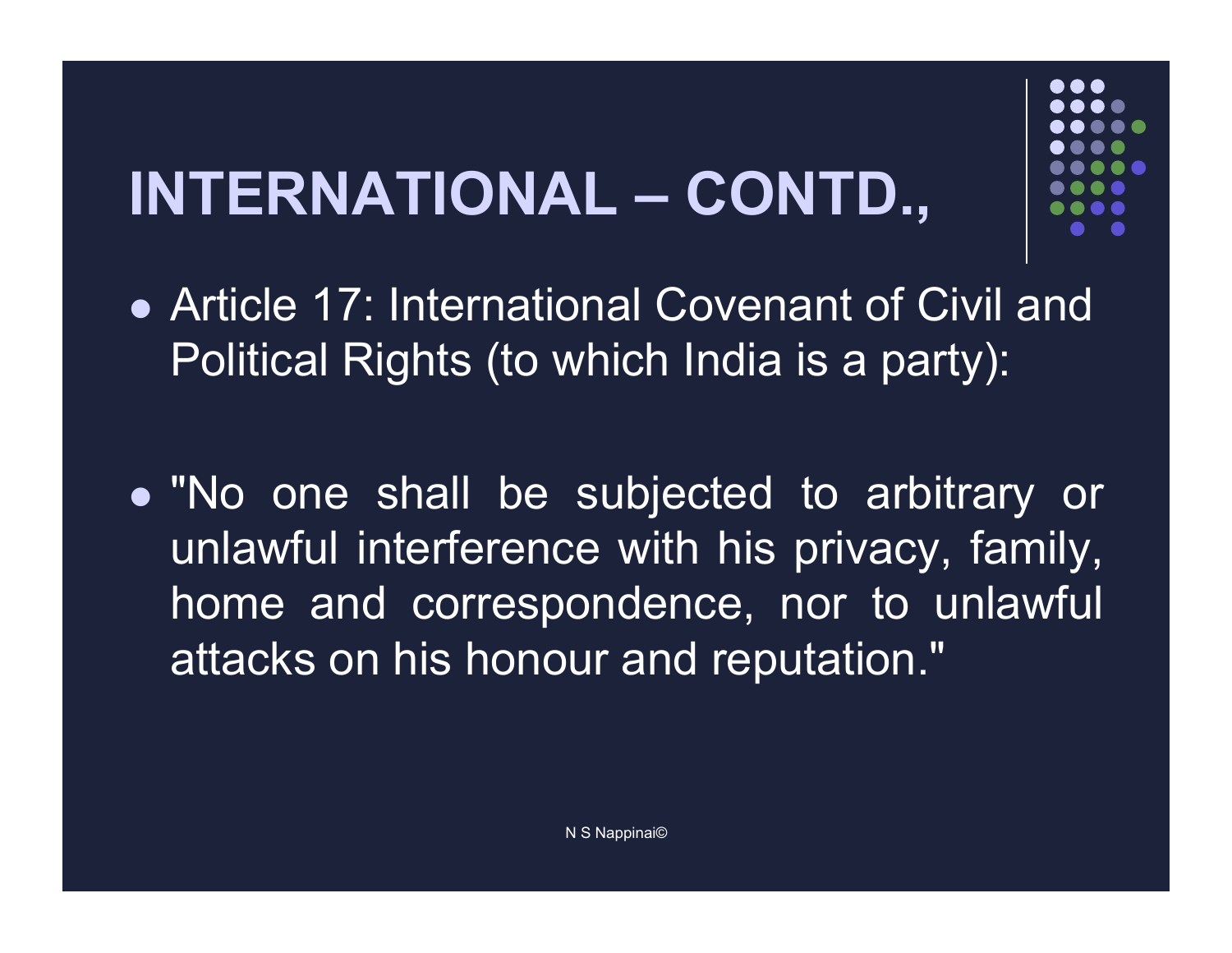#### **INTERNATIONAL – CONTD.,**

- Art.8: European Convention on Human Rights:
- "Everyone has the right to respect for his private and family life, his home and his correspondence;
- There shall be no interference by a public authority except such as is in accordance with law and is necessary in a democratic society in the interests of national security, public safety or the economic wellbeing of the country, for the protection of health or morals or for the protection of the rights and freedoms of others."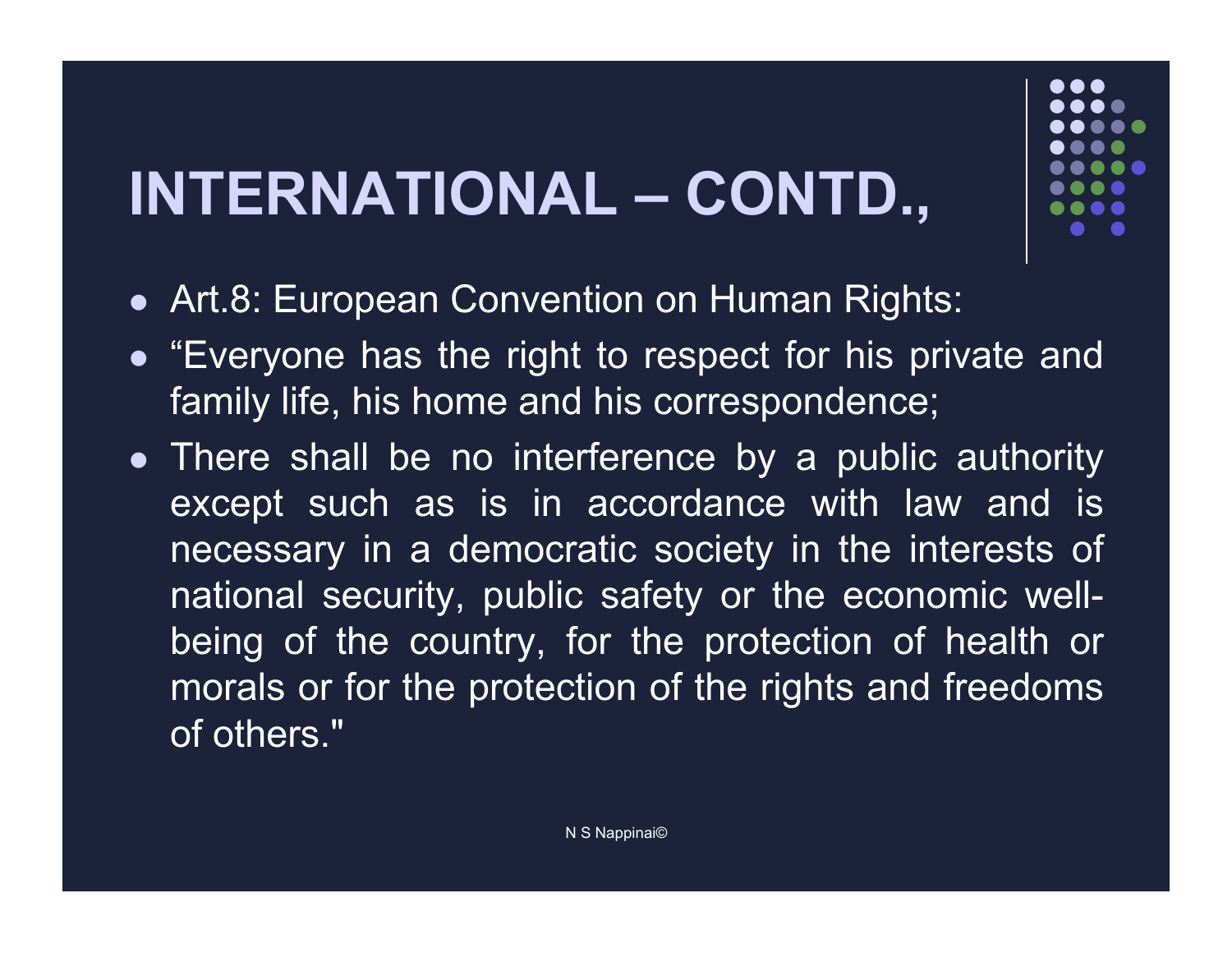### **SOME PRIVACY POSITIONS**

• No specific provision in the US Constitution; • First, Fourth & Fourteenth Amendments of bill of Rights interpreted to include Right to Privacy from unwarranted search or seizure & due process right for protecting right to privacy of person within family, marriage, motherhood, procreation etc.,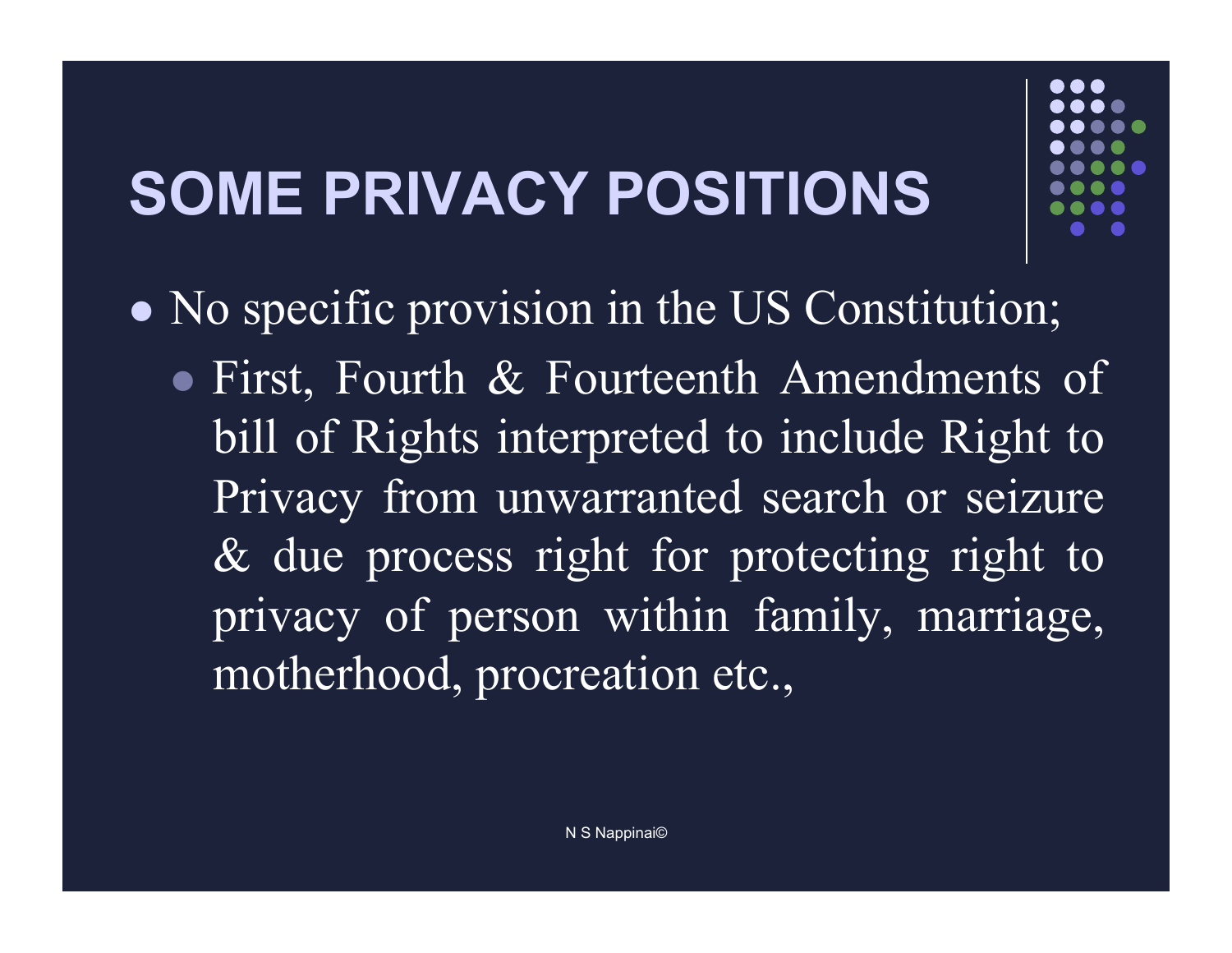## **PRIVACY POSITIONS CONTD.,**

• No express Right to Privacy Law in UK;

The Human Rights Act 1998 (the "Act") incorporated European Convention on Human Rights into UK law & Data protection Act, 1998 regulates receiving, processing, retention etc., of personal data;

- . The Canadian Charter of Rights and Freedoms: `Everyone has the right to be secure against unreasonable search and seizure.'
- . Sec. 21: New Zealand Bill of Rights: 'everyone has the right to be secure against the unreasonable search or seizure, whether of the person, property or correspondence or otherwise."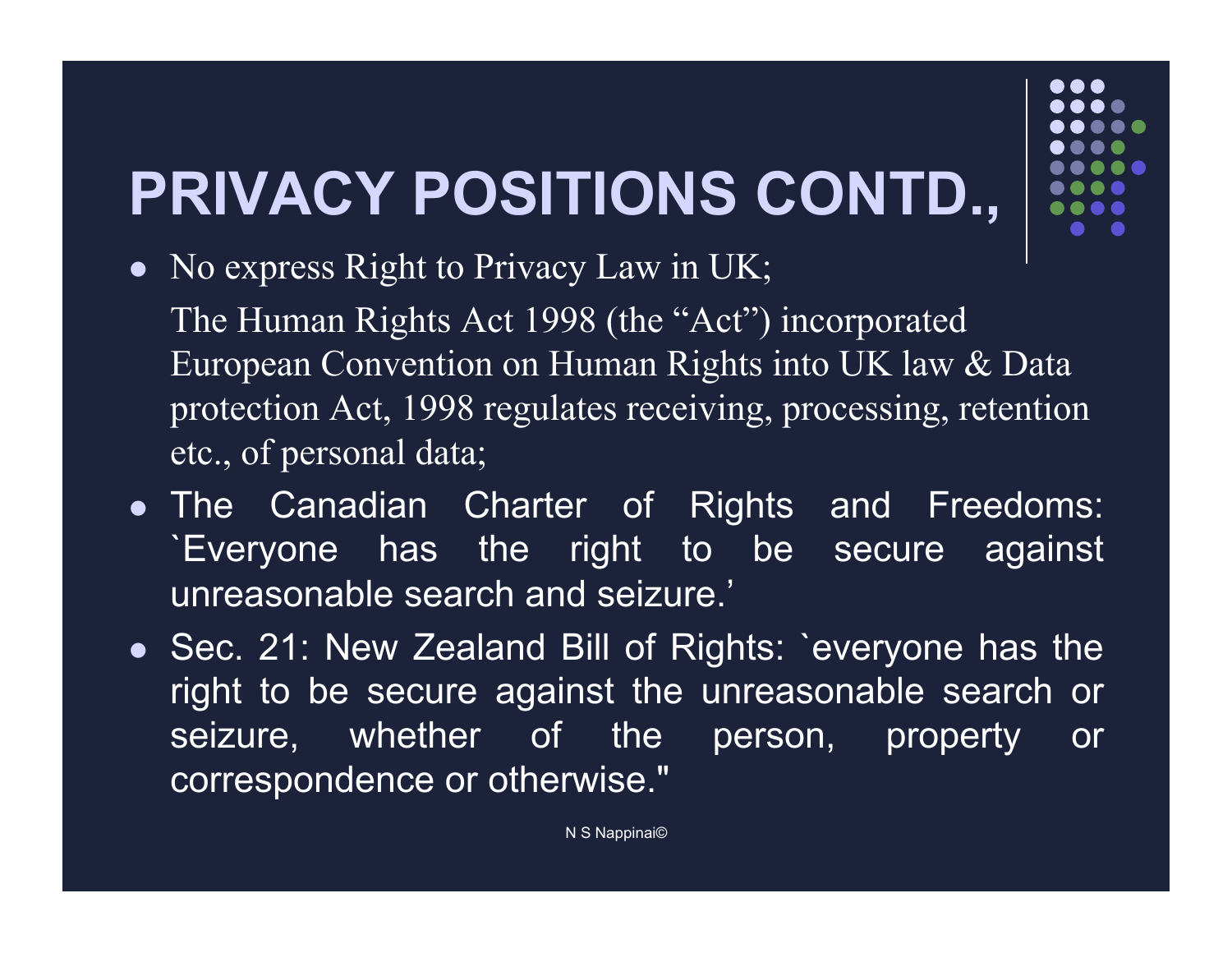#### **PRIVACY - FOUNDATIONS**

- ! *Semayne's Case* (1572) English Common Law Case establishing the "Knock & Announce" Rule;
- Sir Edward Coke's words immortalized:
- "the house of every one is to him as his castle and fortress, as well for his defense against injury and violence as for his repose"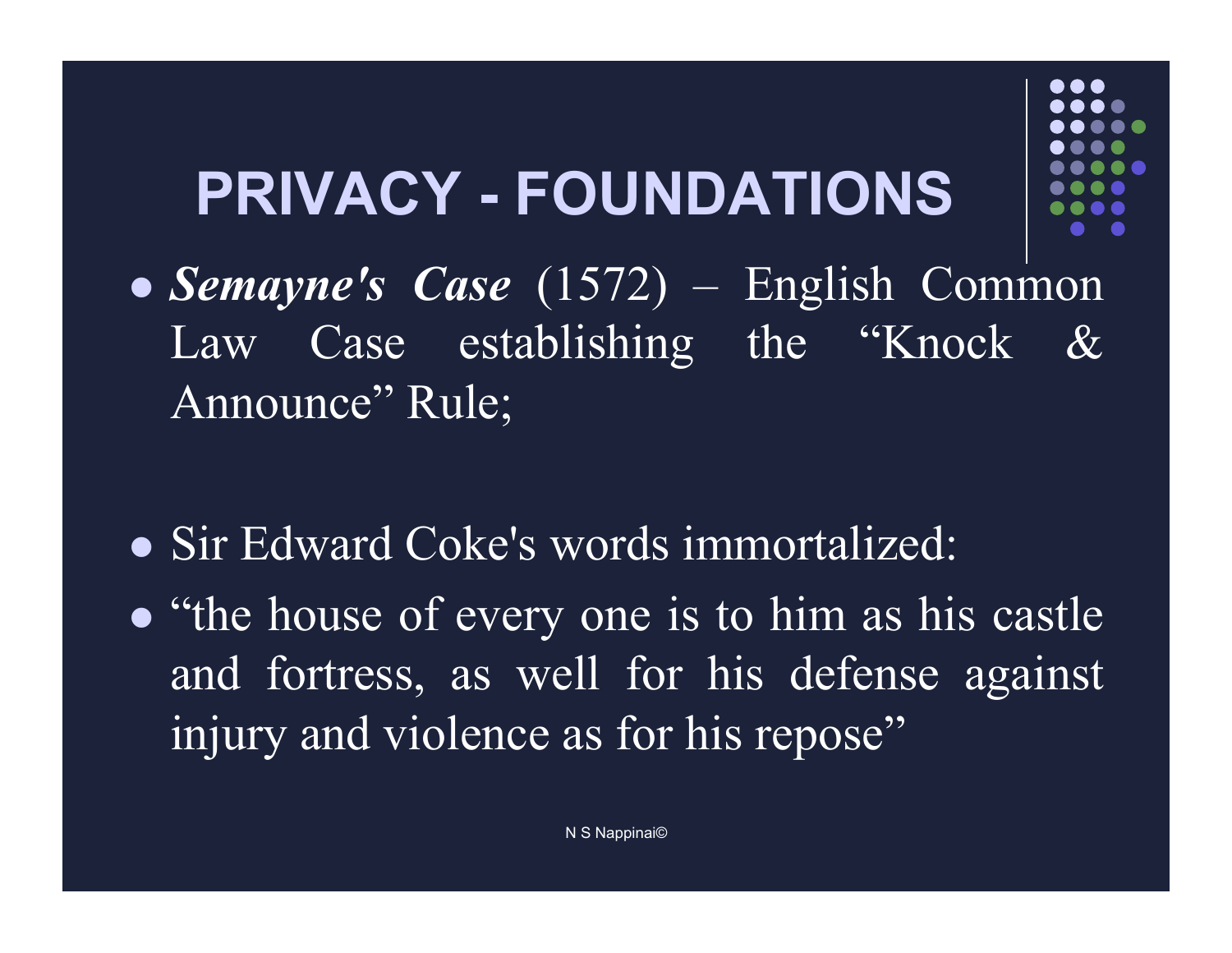#### **DEVELOPMENT OF RIGHT IN USA**

- ! *Griswold v. Connecticut* (1965), (landmark Majority Judgment of the US Supreme Court, upholding the Right to marital privacy)
- A Connecticut law prohibiting use of contraceptives in any form was contested as violative of the 14th Amendment i.e., that "no state shall make or enforce any law which shall abridge the privileges or immunities of citizens of the United States; nor shall any State deprive any person of life, liberty, or property, without due process of law...nor deny any person the equal protection of the laws,"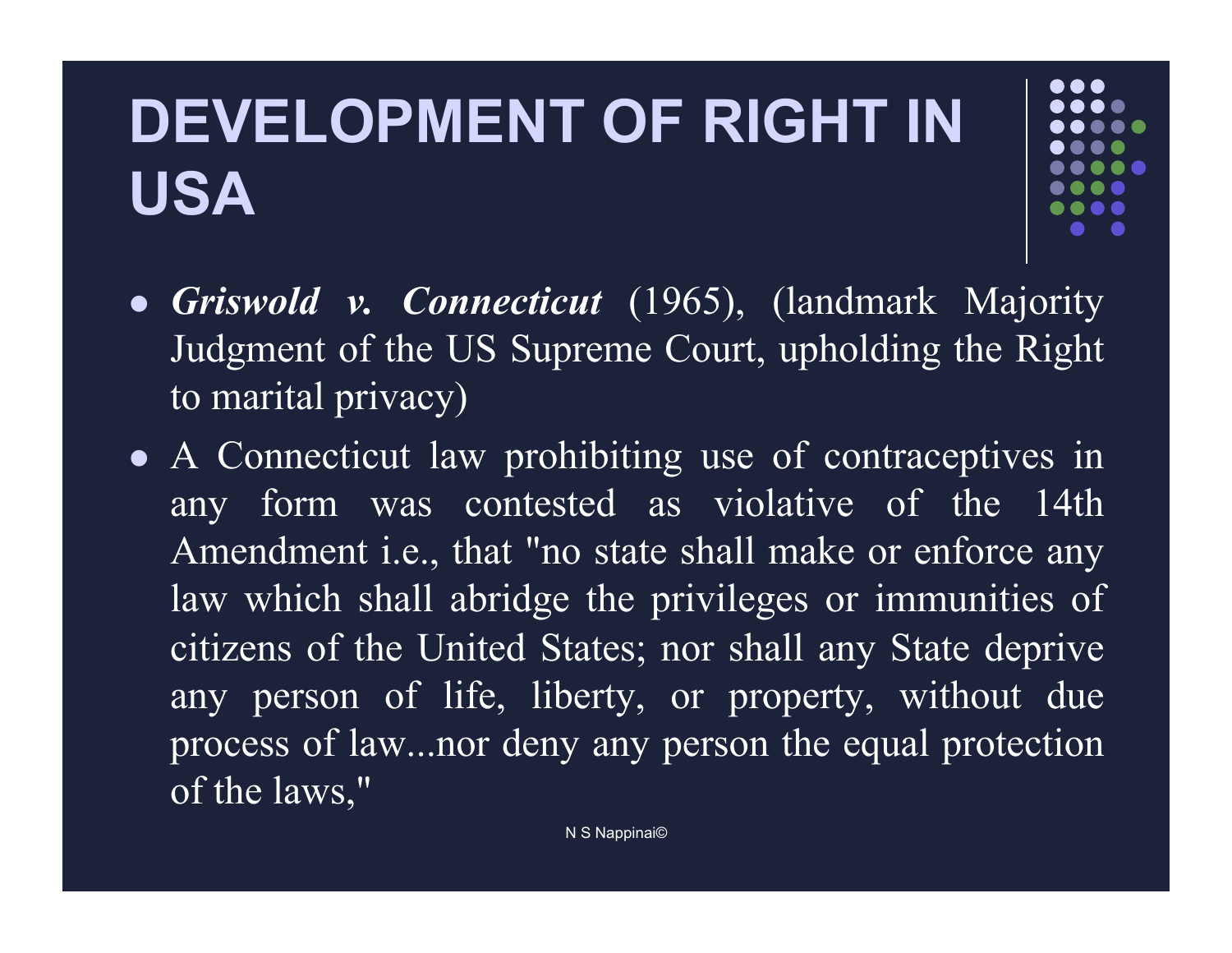#### **Following Griswold**



- Roe Vs. Wade (1973): A pregnant single woman (Roe) brought a class action challenging the constitutionality of the Texas criminal abortion laws, which proscribe procuring or attempting an abortion except on medical advice for the purpose of saving the mother's life.
- US SC upheld a woman's choice to have an abortion, as it was a private decision between her and her doctor.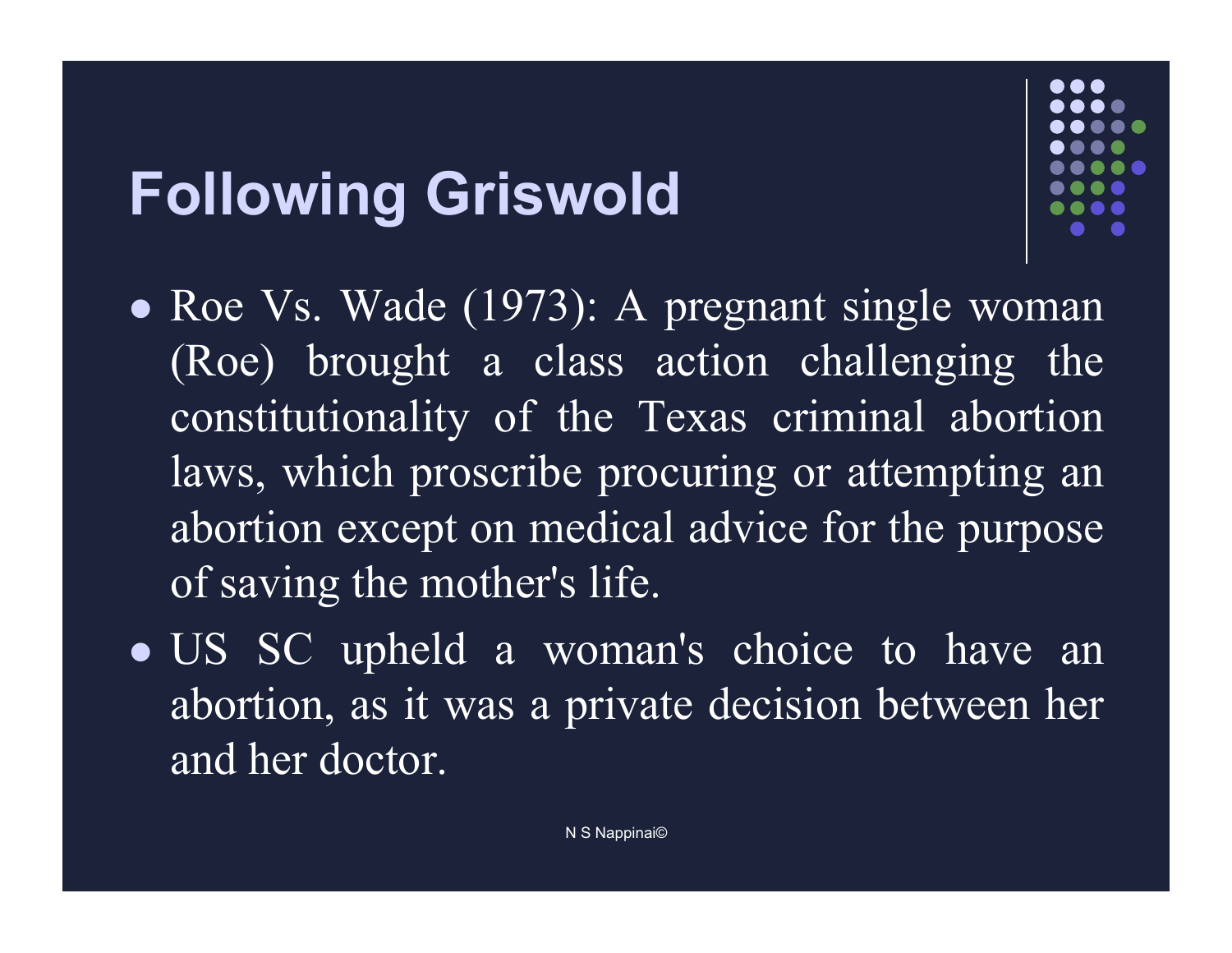#### **INTERCEPTION AS AN INTRUSION OF RIGHT - USA**

• Olmstead v. United States (1928): A case of wire-tapping or electronic surveillance without actual physical invasion. Only the minority dissent of Justice Brandeis, stated that the amendment protected the right to privacy which meant "the right to be let alone", and its purpose was "to secure conditions favourable to the pursuit of happiness", while recognizing "the significance of man's spiritual nature, of his feelings and intellect: the right sought "to protect Americans in their beliefs, their thoughts, their emotions and their sensations". This became law several decades later!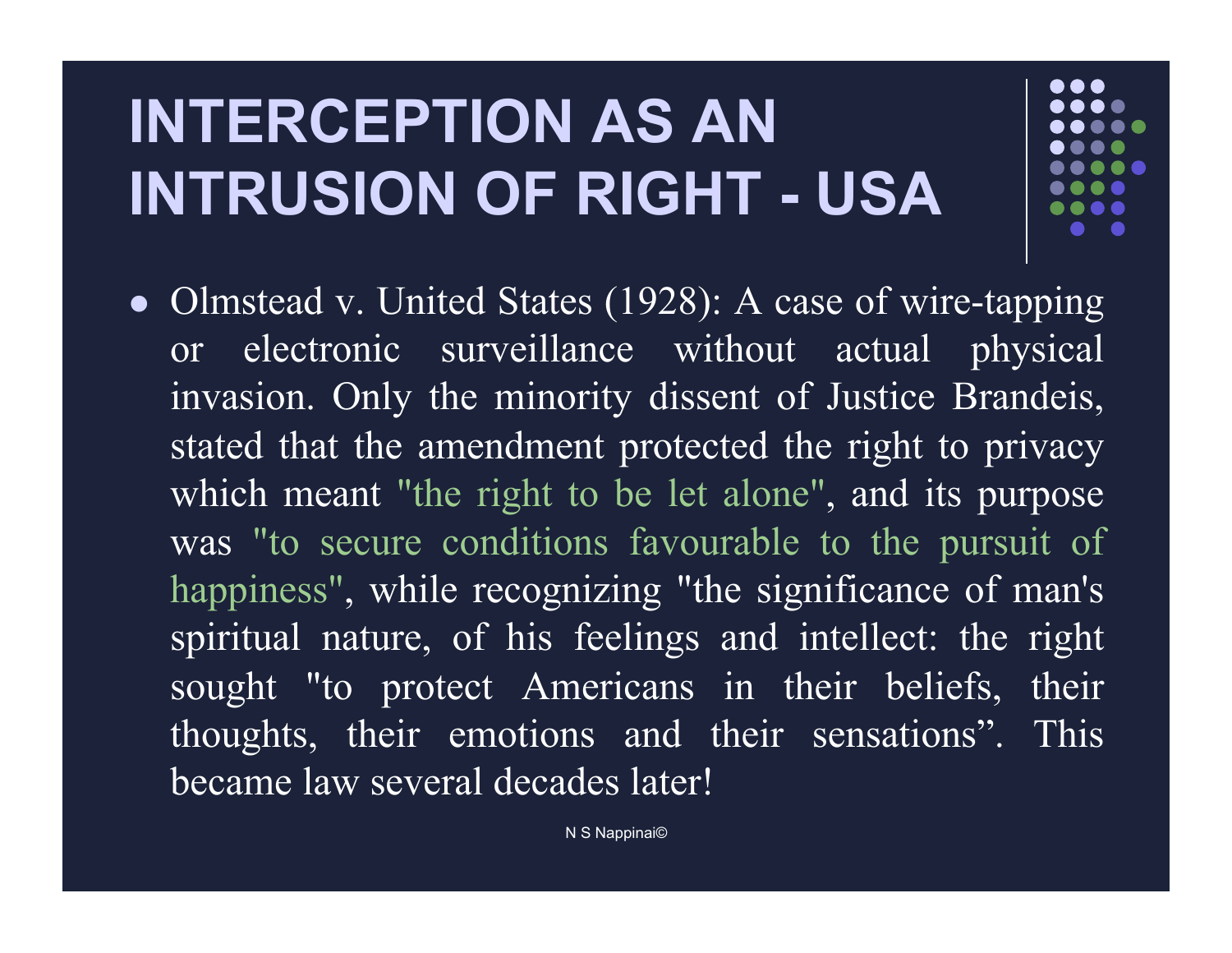#### **WIRETAPPING – AMOUNTS TO SEARCH - USA**

• Katz Vs. United States (1967): Charles Katz used a public pay phone booth to transmit illegal gambling wagers from LA to Miami & Boston. FBI recorded his conversations using an electronic eavesdropping device attached to the outside of the phone booth and Katz was convicted based on these recordings. He challenged his conviction, arguing that the recordings were obtained in violation of his 4<sup>th</sup> Amendment rights. SC ruled that amendment's protections apply only when the searched party has a "reasonable expectation of privacy" & in this instance Katz would have had such expectation. This case made wiretapping by state and federal authorities subject to the Fourth Amendment's warrant requirements.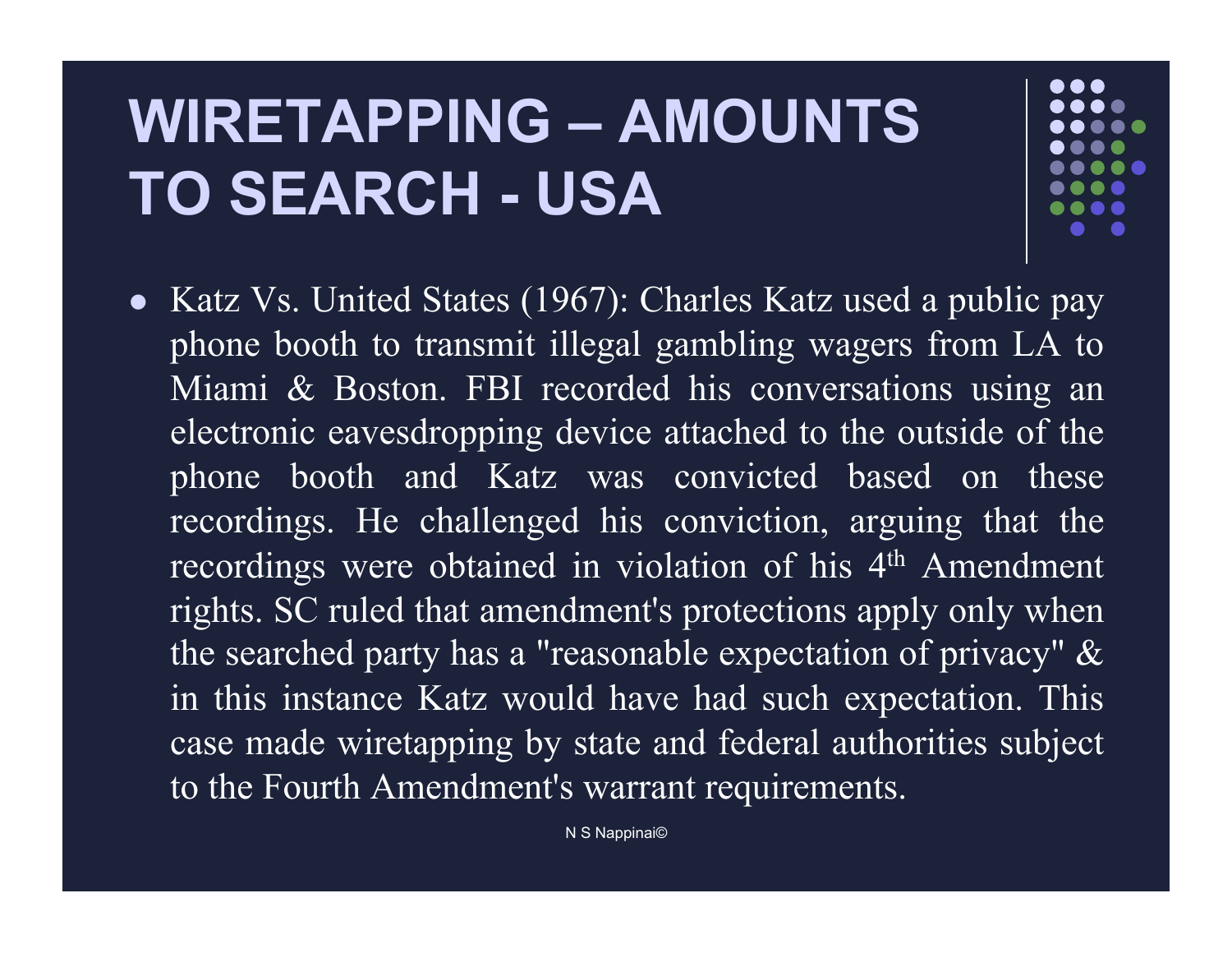## **RIGHT TO PRIVACY IN INDIA**

- Article 21: Indian Constitution:
	- "No person shall be deprived of his life or personal liberty except according to procedure established by law."
- Other relevant Provisions:
- Information Technology Act, 2000 (as amended): S.43; 43A; S.66E; S.72A;
- Indian Penal Code, 1860;
- Criminal Procedure Code, 1973;
- Other Special enactments including Income Tax Act etc.,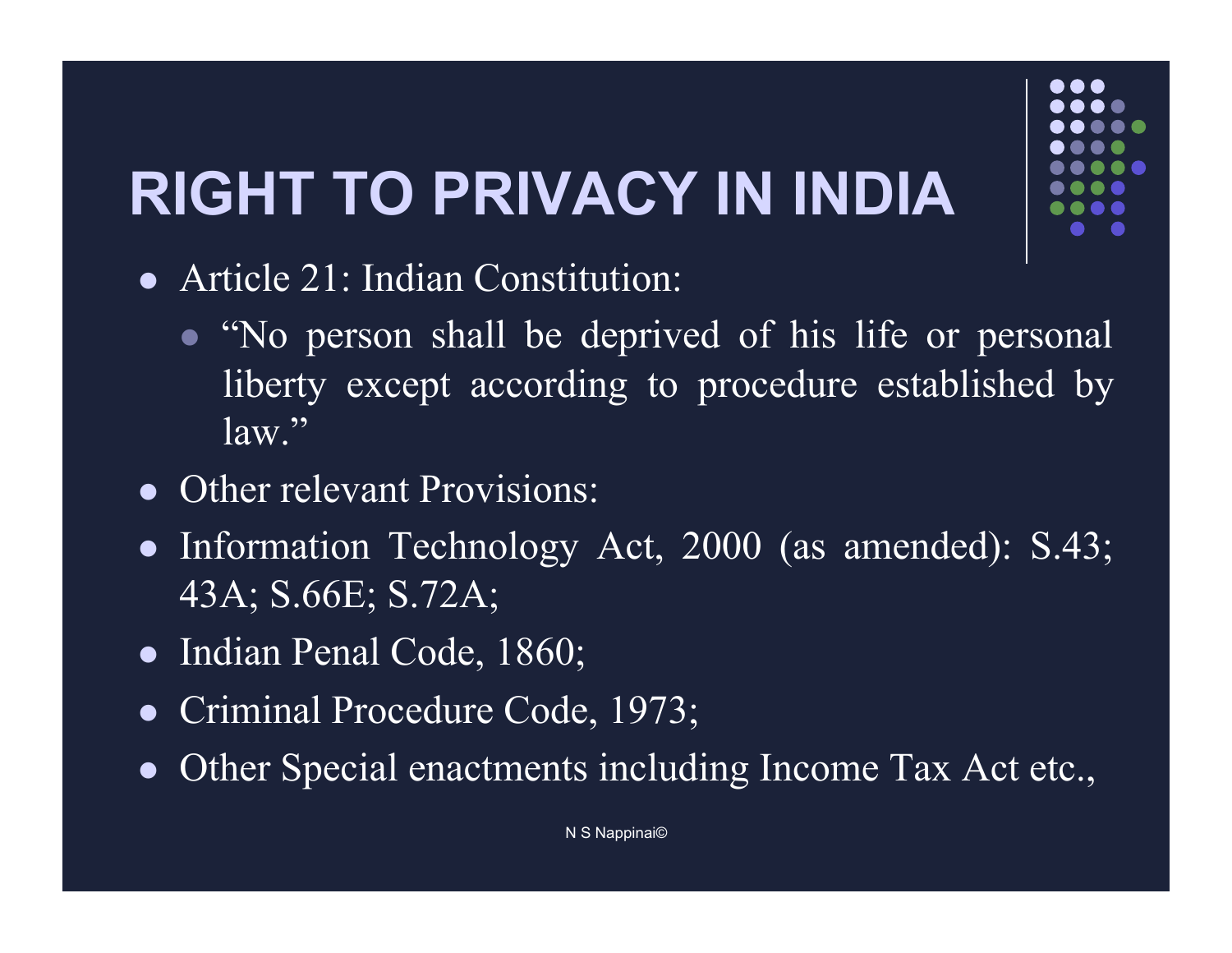### **Smt. Maneka Gandhi v. Union of India & Anr., (1978)**

• (SC 7-Judge Bench): 'Personal Liberty' in Article 21 covers a variety of rights & some have status of fundamental rights and given additional protection under Article 19. Triple Test for any law interfering with personal liberty: (i) it must prescribe a procedure; (ii) the procedure must withstand the test of one or more of the fundamental rights conferred under Article 19 which may be applicable in a given situation; and (iii) it must withstand test of Article 14. The law and procedure authorizing interference with personal liberty and right of privacy must also be right and just and fair and not arbitrary, fanciful or oppressive.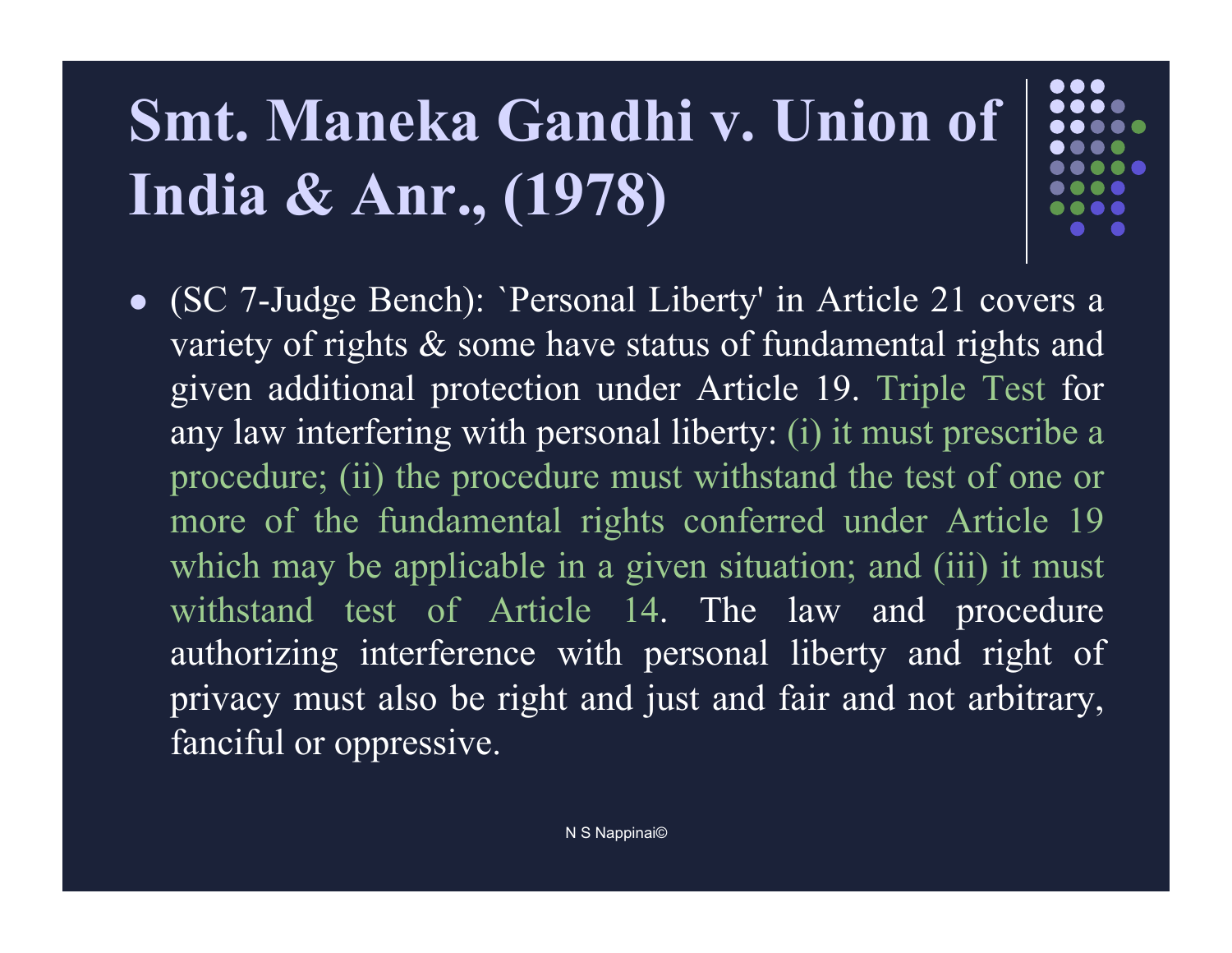#### **Naz Foundation Case (2009) Del HC**



- Landmark Decision on consensual Homosexuality;
- S.377 IPC & Articles 14, 19 & 21 examined;
- Right to privacy held to protect a "private space in which man may become and remain himself".
- Individuals need a place of sanctuary where they can be free from societal control – where individuals can drop the mask, desist for a while from projecting on the world the image they want to be accepted as themselves, an image that may reflect the values of their peers rather than the realities of their natures.

N S Nappinai©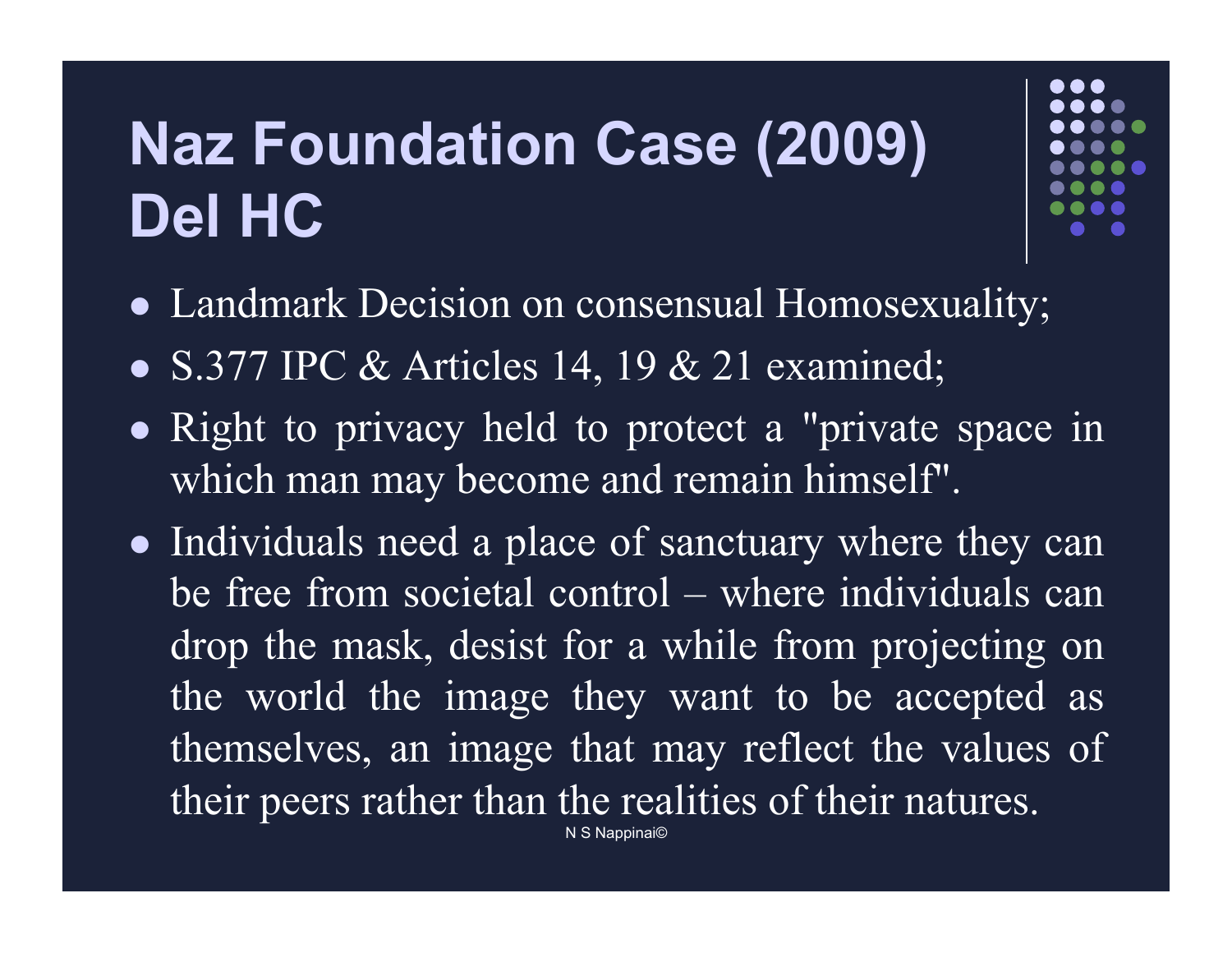### **THE PRIVACY BILL, 2011**

! A Bill *to provide for the right to privacy to citizens of India and regulate the collection, maintenance, use, and dissemination of their personal information and provide for penalization for violation of such right and for matters connected therewith or incidental / hereto.*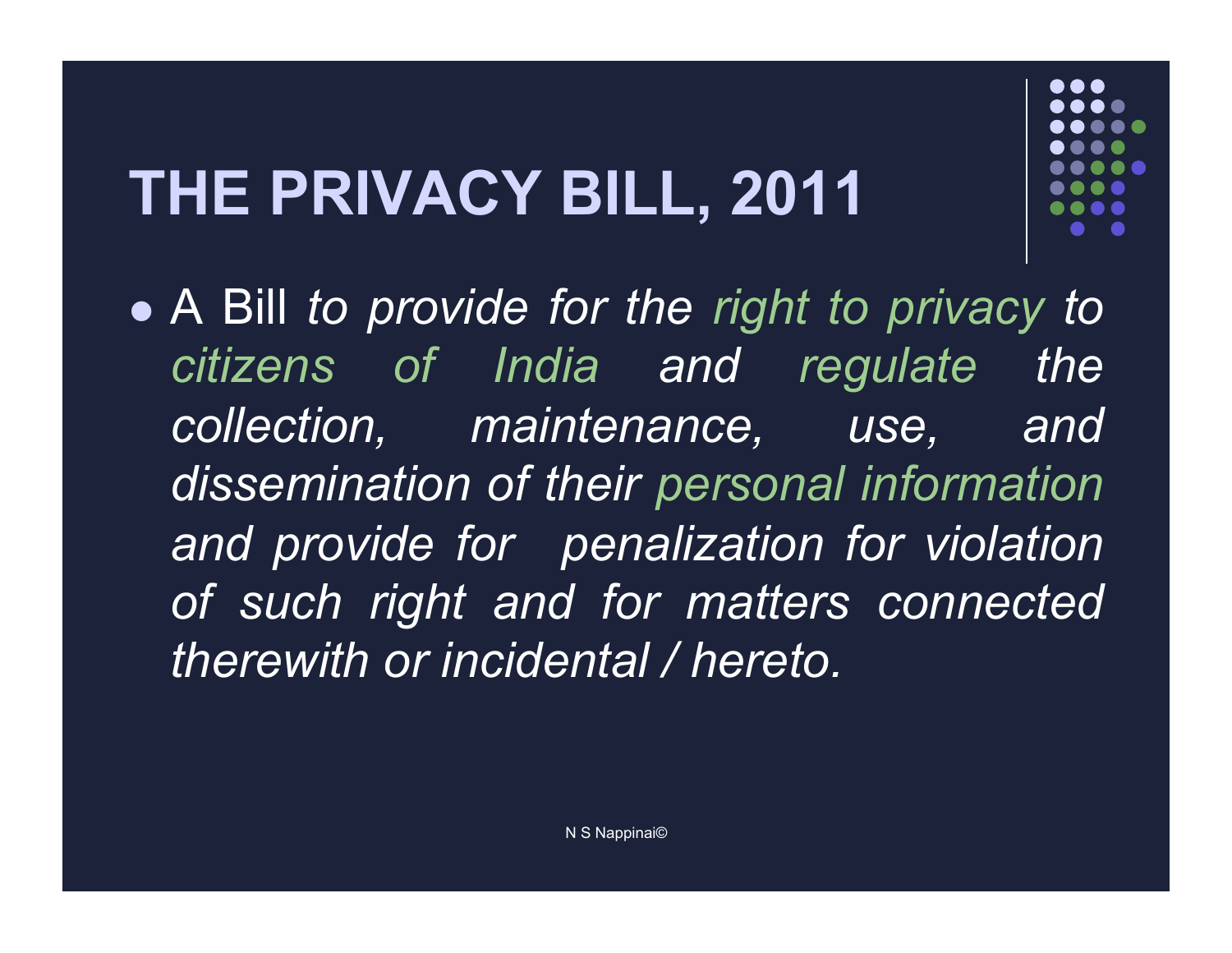#### **BROAD HEADS UNDER PRIVACY BILL**



- Interception (S.4) (exception S. 5 of Indian Telegraphs Act) (S.14 – procedure for interception)
- ! **Surveillance** (S.24); (Includes thorugh following a person or closed circuit television or other electronic' mode or by any other mode;
- Use of photograph, DNA samples, fingerprints etc., (S.25);
- Health Information (S.27);
- Collection; processing  $&$  use of personal data  $(S.29)$ ;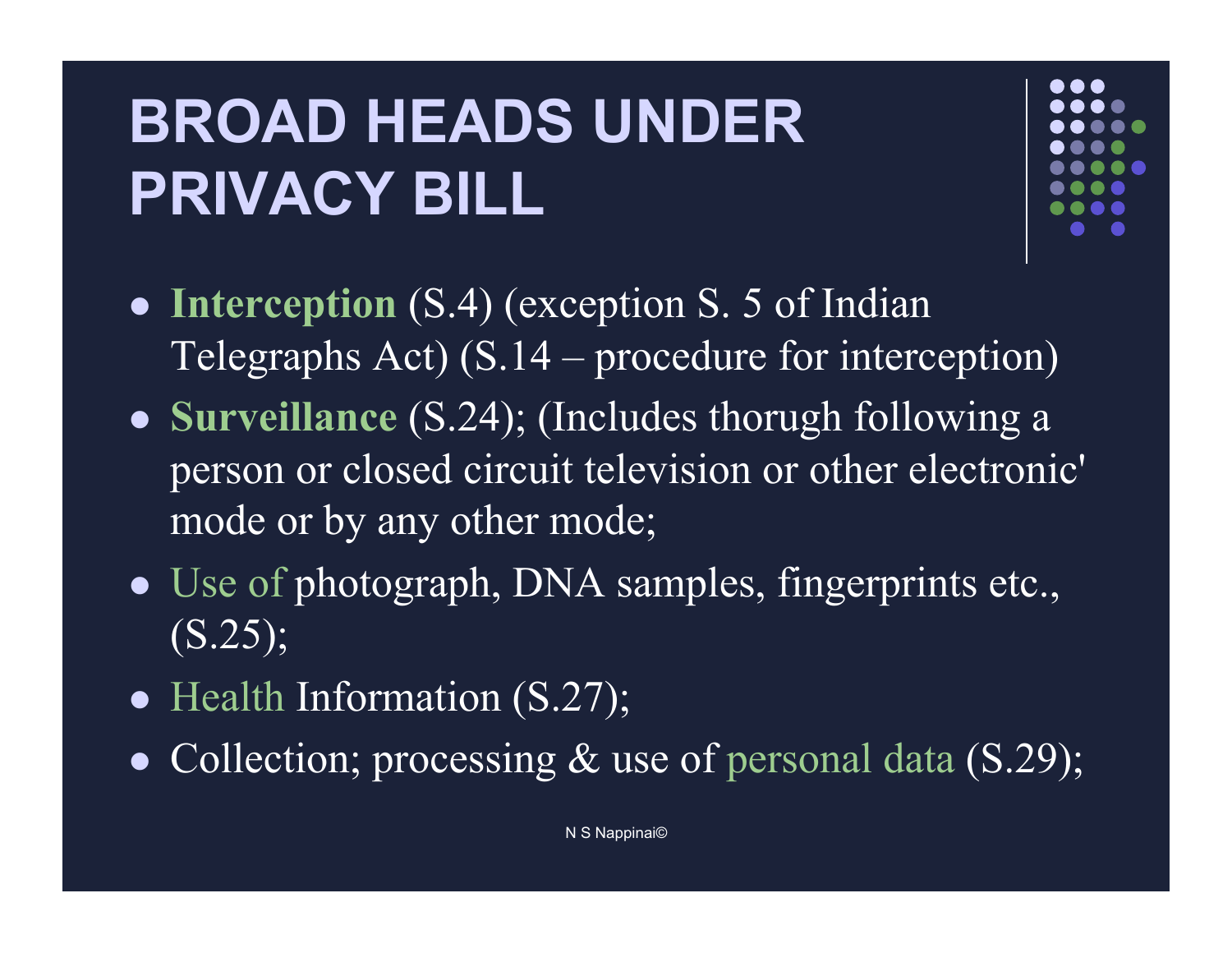#### **INTERCEPTION**

- Existing Laws / Provisions:
- Article 21 of the Indian Constitution;
- S.5 Indian Telegraphs Act;
- S.69, S.69A & S.69B of Information Technology Act, 2000;
- Other Special Enactments (MCOCA);
- **. ISP License Terms for Encrypted Data;**

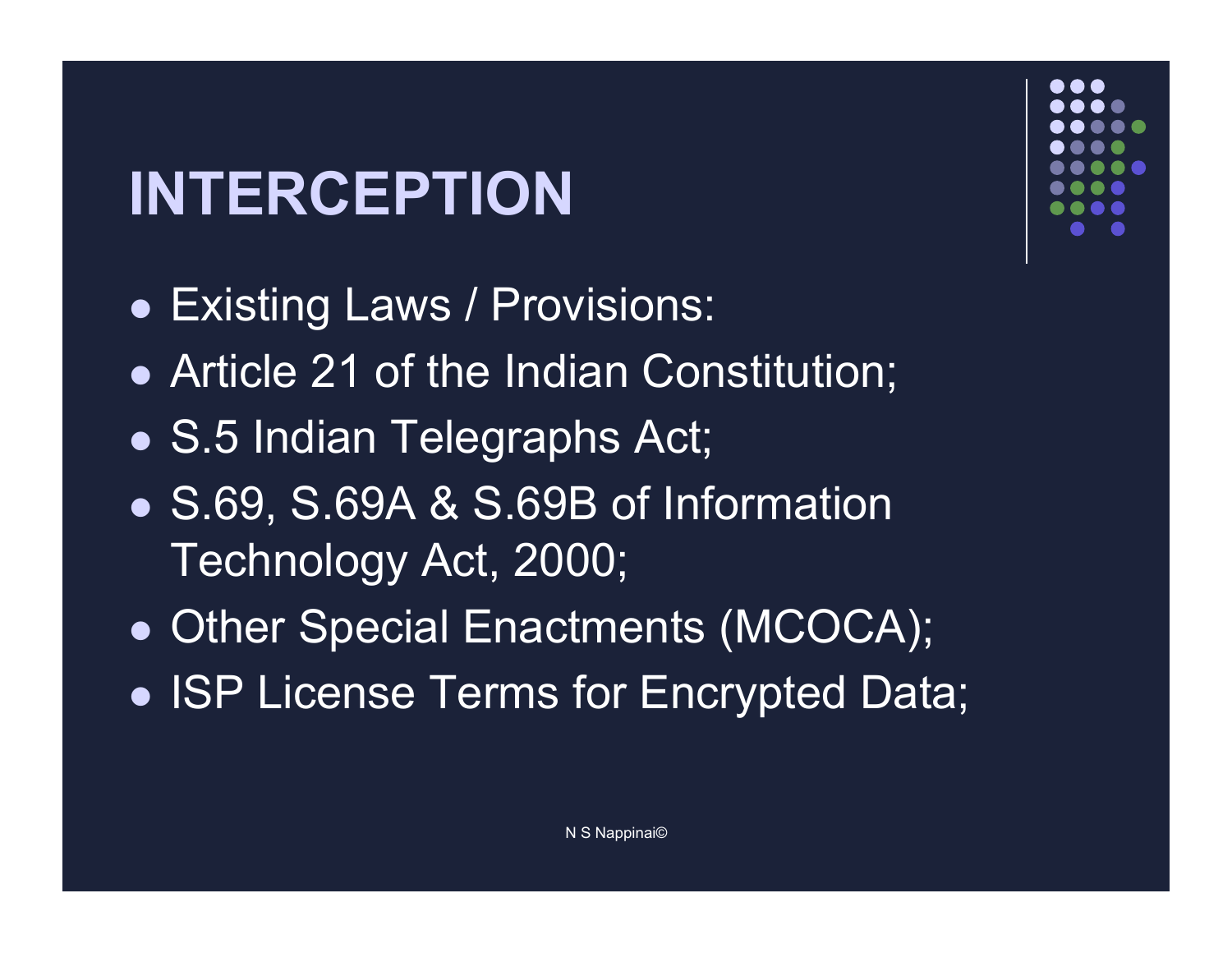### **CASE STUDY - INTERCEPTION**

- Amar Singh Vs. Union of India (DoJ: May 11, 2011) (SC):
- Allegations of Phone Tapping. Petition filed invoking Article 21. Interim reliefs granted and in force for several years. Duty of service provider to exercise care and caution in complying with alleged orders for interception / wiretapping emphasized. Prevarications in Affidavits of Petitioner, hence Petition rejected.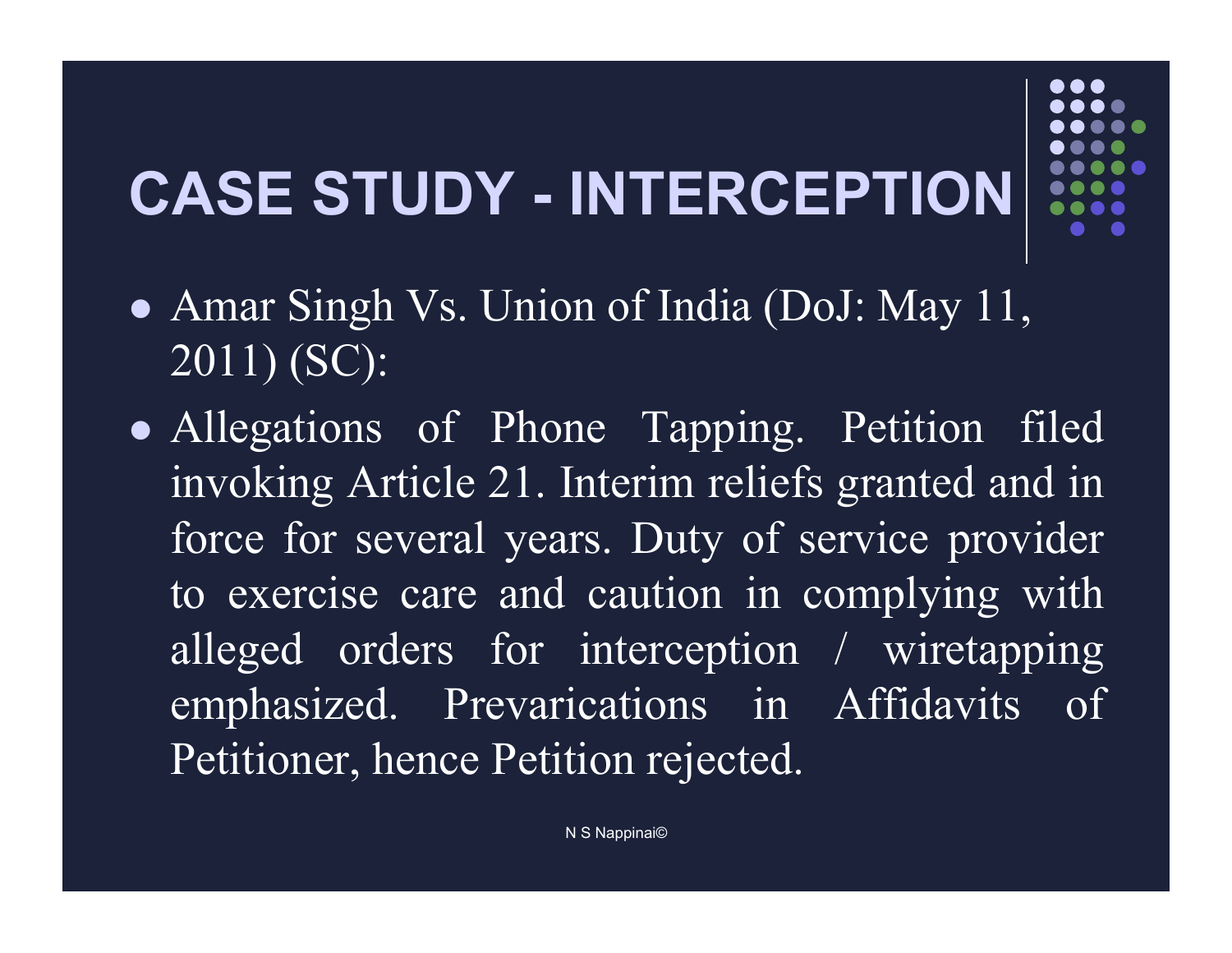### **State of Maharashtra v. Bharat Shanti Lal Shah, (2008) (SC)**

- ! **O**bject of MCOCA being to prevent organized crime, authority to intercept wire, electronic or oral communication only to prevent commission of or to collect evidence of such organized crime, where enough procedural safeguards & provision for prohibiting and punishing unauthorized user of information acquired, constitutes sufficient safeguards
- Constitutional validity of S. 13 to 16 of MCOCA upheld;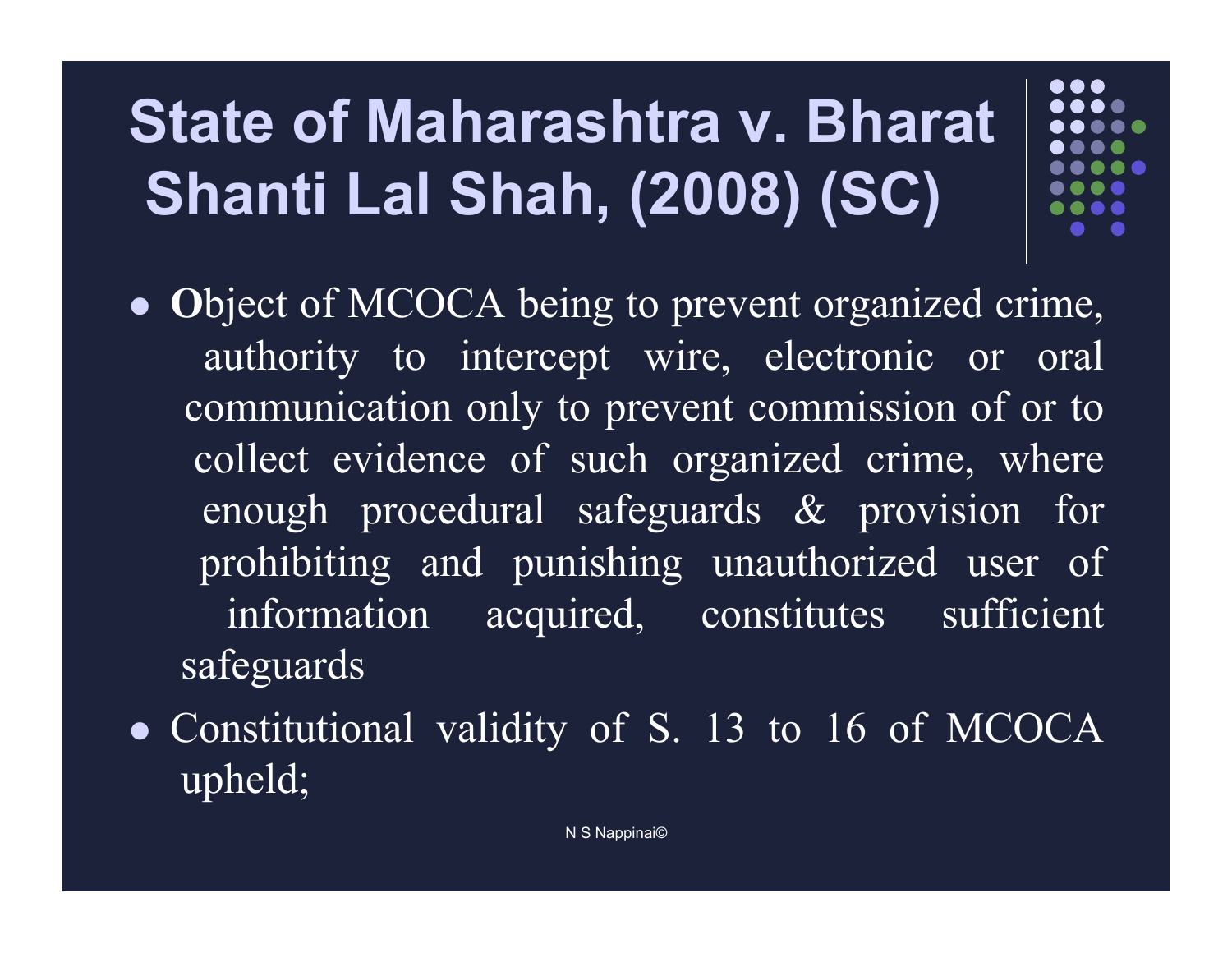### **PHONE TAPPING**



- People's Union for Civil Liberties (PUCL) Vs. Union of India (DoJ:18.12.1996):
- Public interest litigation filed protesting rampant instances of phone tapping of politicians' phones by CBI;
- Right to Privacy held to be inherent in Article 21;
- Explicit guidelines laid down for exercise of rights of interception under S.5 of Telegraphs Act, 1885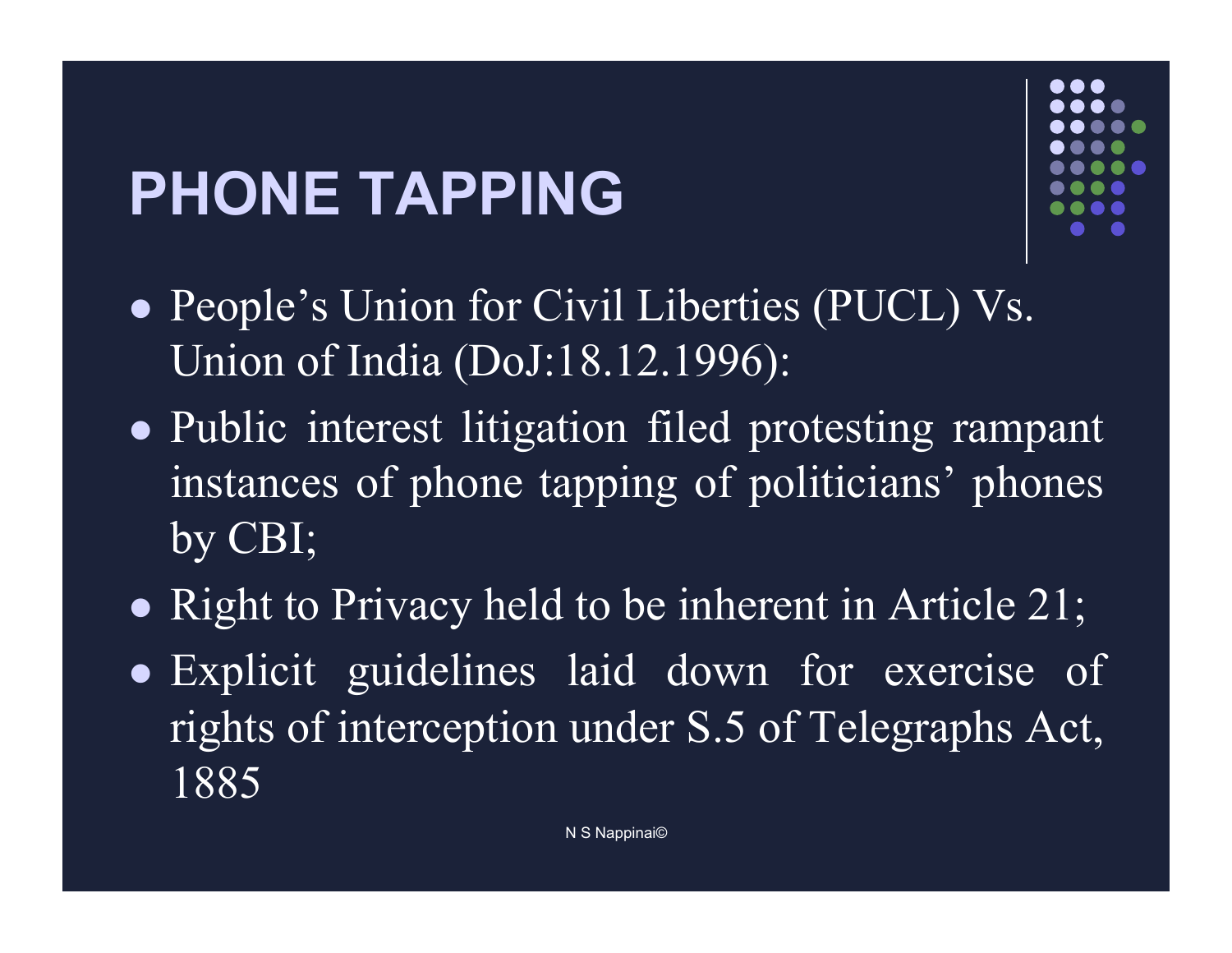# **EMAIL INTERCEPTIONS AT WORKPLACE**

- " Bonita P. Bourke Vs. Nissan Motor Corps (California Court of Appeal):
- Case of email interception at work place;
- " Held that employee had no reasonable expectation of privacy in their E-mail messages – case rejected;
- Michael A. Smyth Vs. The Pillsbury Company (USA):
- Interception of emails at workplace held to not be invasion of privacy. Even if there is reasonable expectation of privacy no reasonable person would consider interception of these communications to be a substantial and highly offensive invasion of his privacy.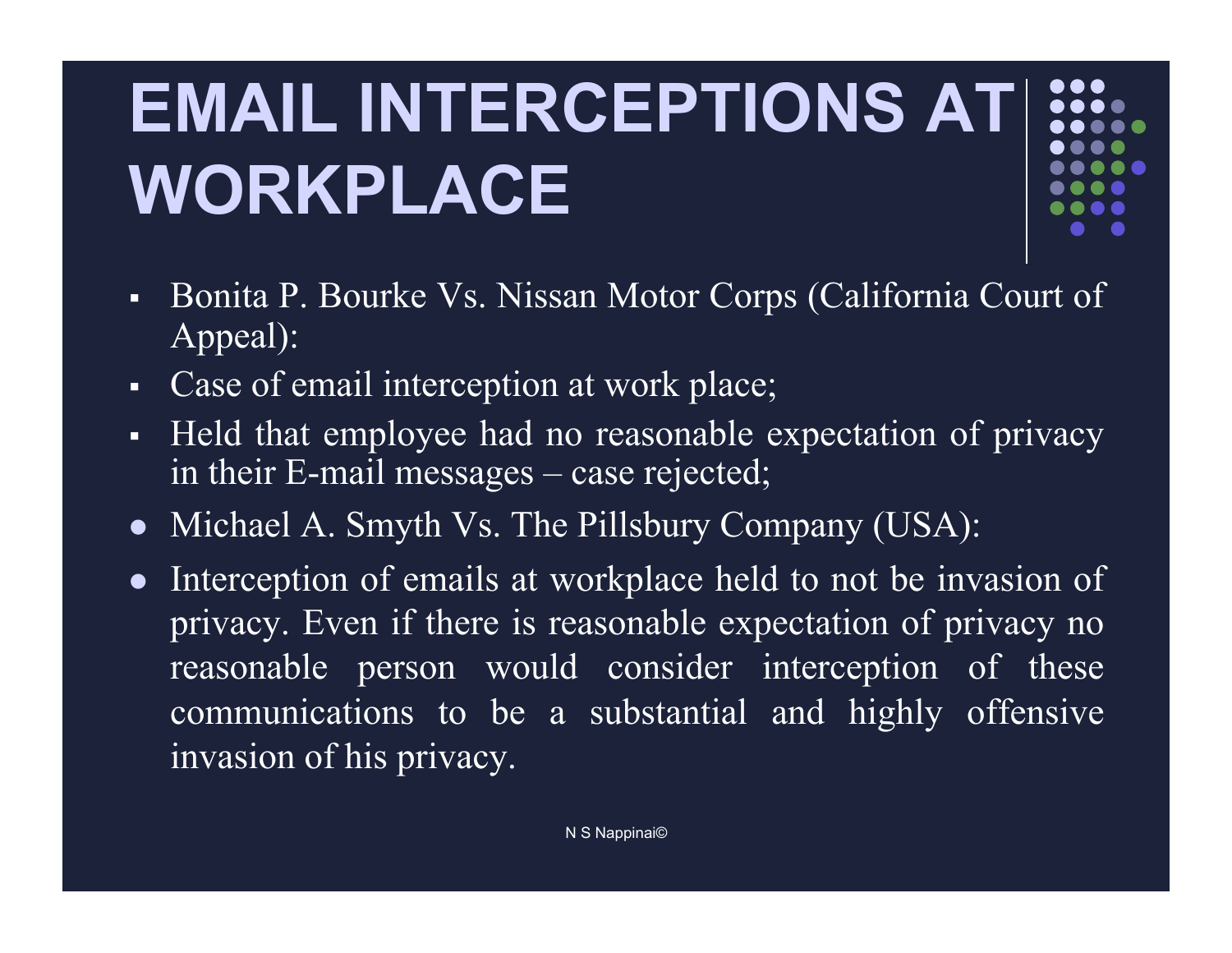#### **SURVEILLANCE – CASE STUDY**



- Kharak Singh v. The State of U.P., (1964):
- U.P. Regulations regarding domiciliary visits struck down. Minority view of J. Subba Rao that Article 21 included Right to Privacy;
- $\bullet$  Gobind v. State of M.P., (1975): Protest against continuous domiciliary visits by police; picketing etc., Court relied on Griswold; Roe Vs. Wade and Kharak Singh & held that privacy - dignity claims deserve to be examined with care and to be denied only when an important countervailing interest is shown to be superior  $\&$  of such paramount importance as would justify an infringement of the right. Right to privacy held should go through a process of case-by-case development.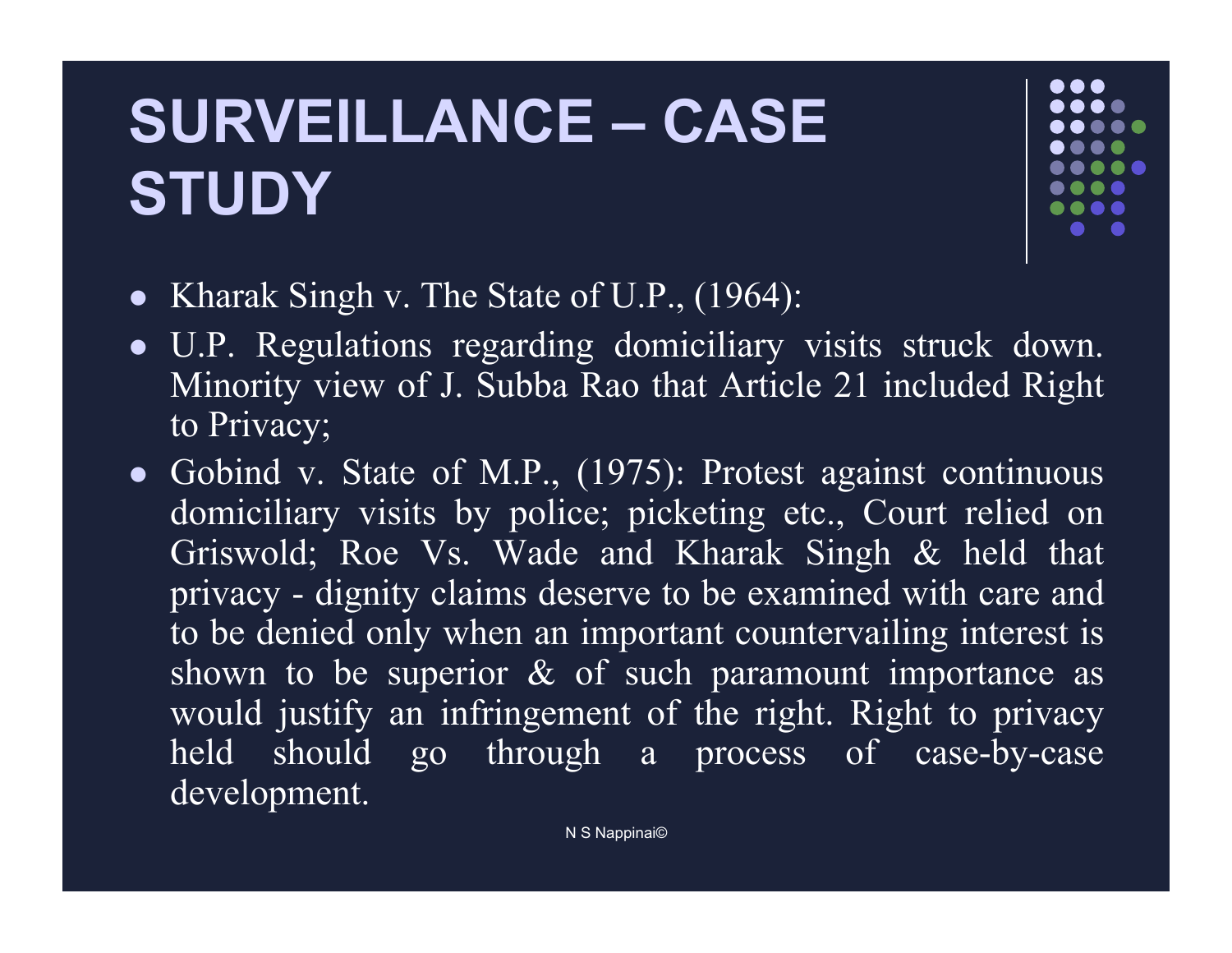## **PRISONER'S PRIVACY RIGHTS**



• R. Rajagopal v. State of T.N., (1994): Auto Shankar & Nakkeeran - Right to privacy held to be implicit in Article 21. "It is the right to be left alone". A citizen has a right to safeguard the privacy of his own, his family, marriage, procreation, motherhood, child bearing and education among many other matters. Right of a prisoner to privacy recognized;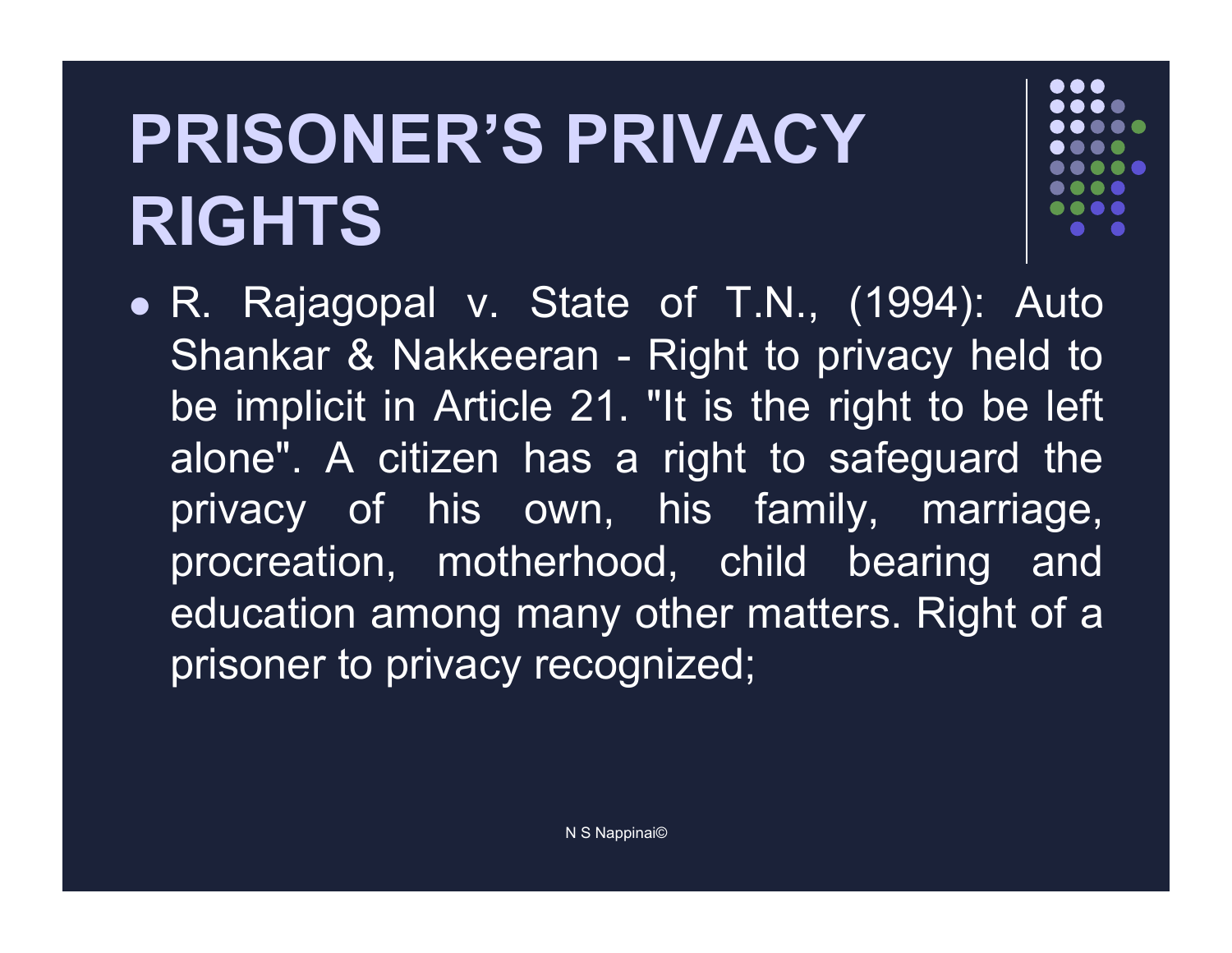### **RIGHT OF PRESS VS. RIGHT OF PRIVACY**

- State through SUPTD, Central Jail (ND) Vs. Charulata Joshi (DoJ:13.04.1999):
- India Today's request for interviewing Murder Undertrial Prisoner. Held that such right of freedom of press was subject to the personal rights of the prisoner to volunteer information and contenting to its publication. Other rights of Jail authorities also recognized.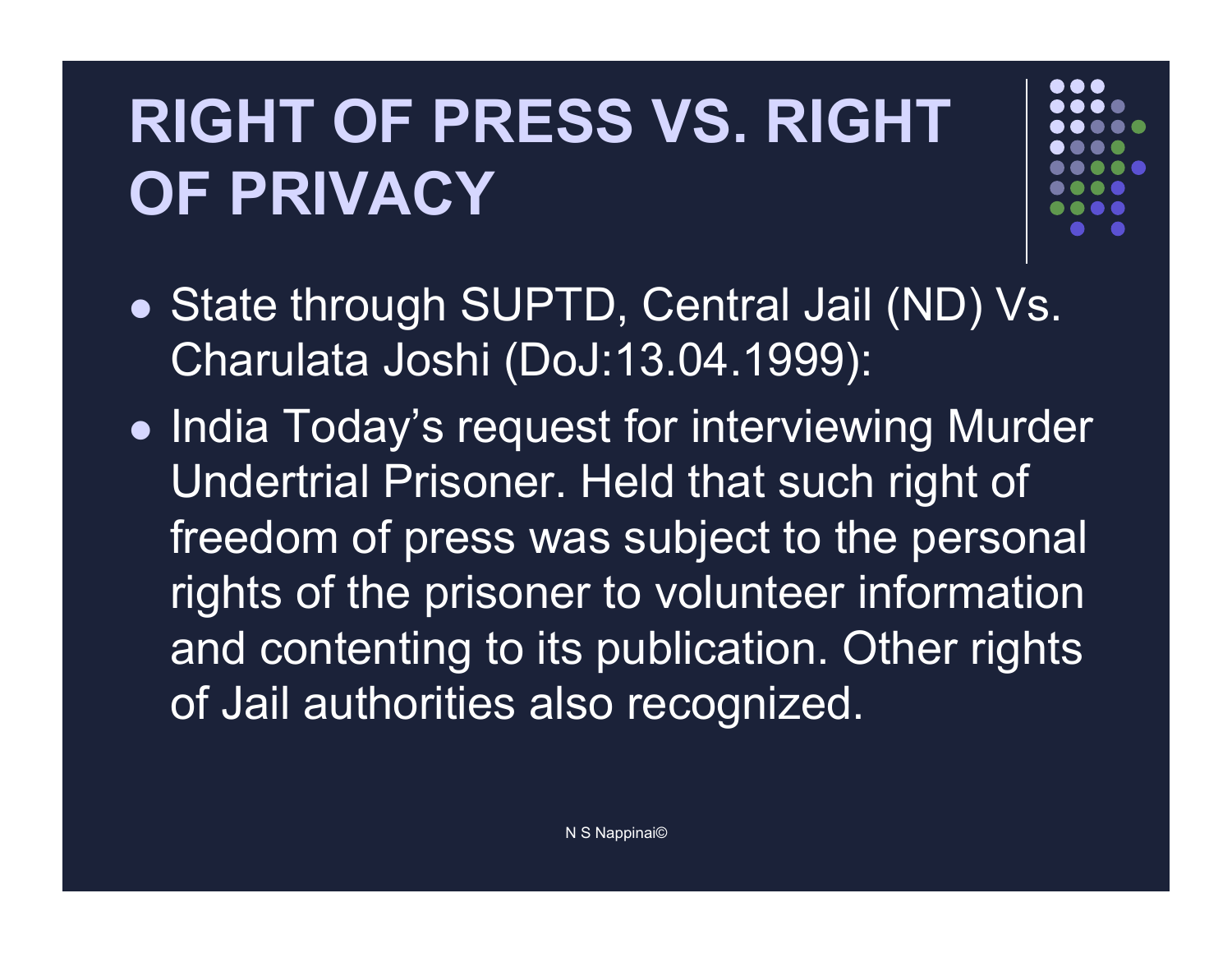### **Selvi Vs. State of Karnataka, (2010) (SC)**

- ! Involuntary administration of scientific techniques, narco analysis, polygraph & Brain Electrical Activation Profile test for investigation efforts in criminal cases.
- Narco Analysis Test Access to what in a human being is of the utmost privacy, the privacy of his own mind.
- No individual should be forcibly subjected to any of the techniques in question, whether in the context of investigation in criminal cases or otherwise;

N S Nappinai©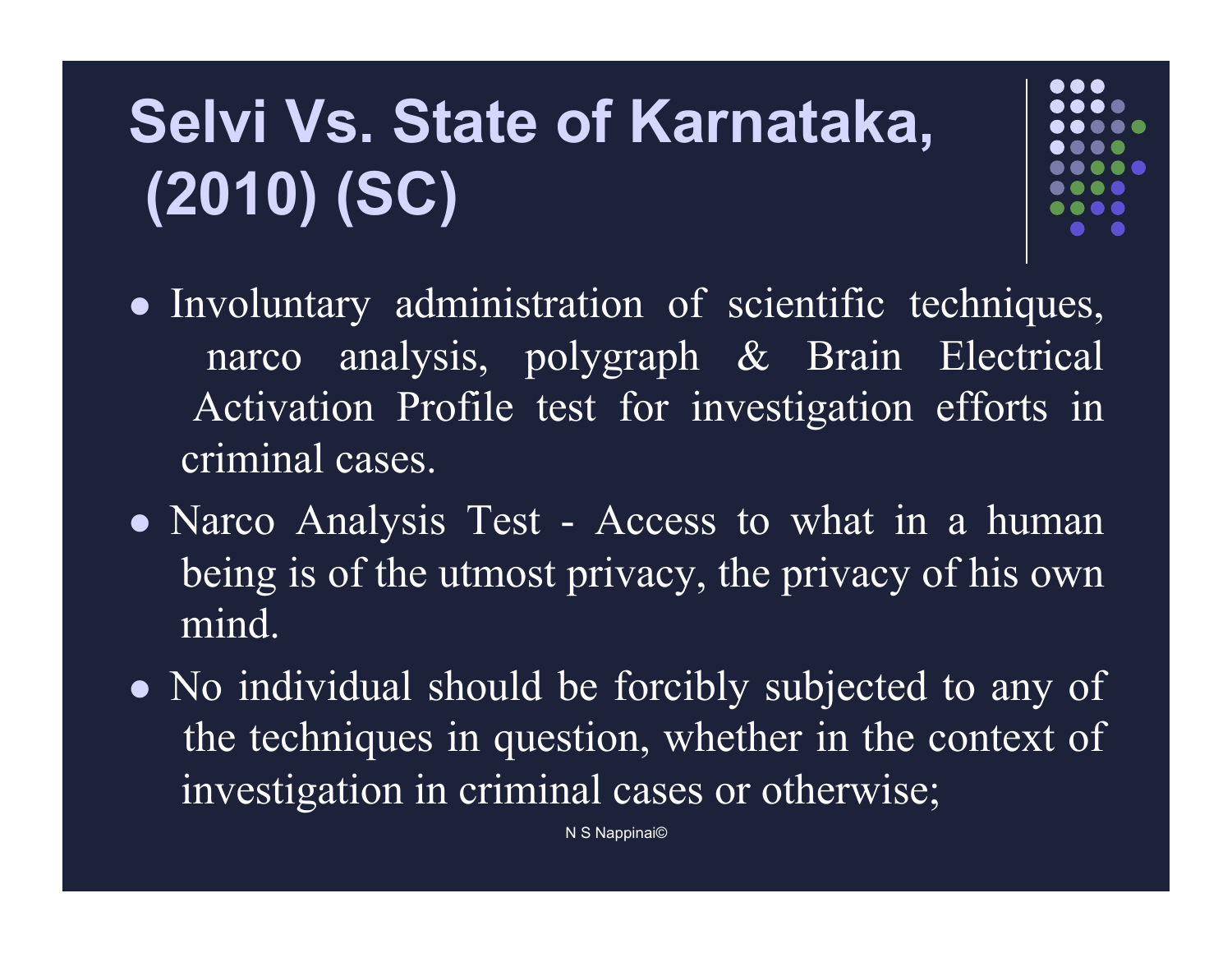## **CASE STUDY - HEALTH INFORMATION**



- Neera Mathur v. LIC (DOJ: 31.10.1991) (SC): Petitioner contested wrongful termination after she availed of maternity leave.
- LIC required the women applicants to furnish personal details like their menstrual cycles, conceptions, pregnancies, etc. at the time of appointment was held to be a breach of privacy.
- Held that termination was only because of disclosures in Application, which was held to be intrusive, embarrassing and humiliating. LIC directed to delete such questions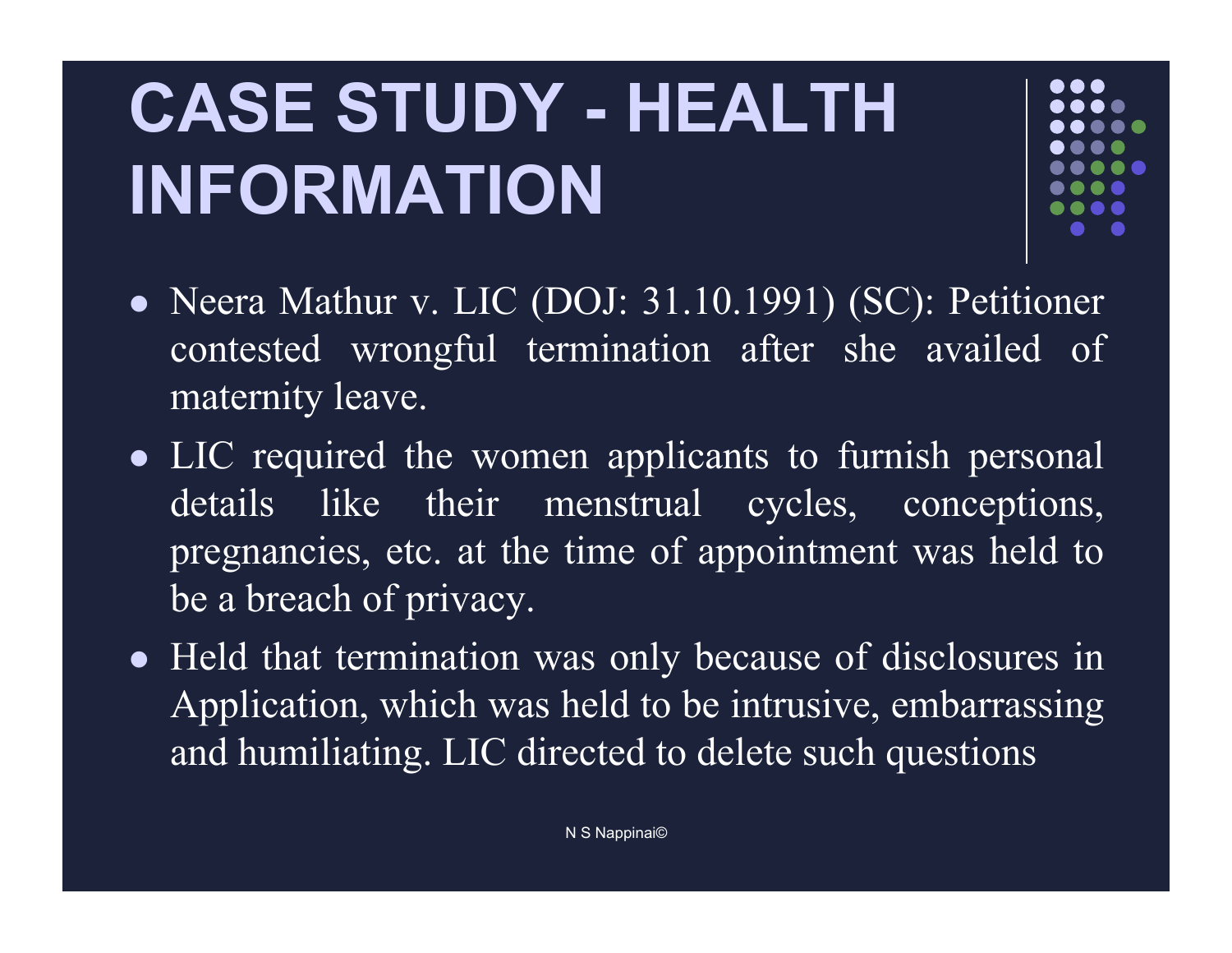## **DISCLOSURES IN PUBLIC INTEREST**

- Mr. 'X' VS. Hospital 'Z' (DOJ: 21-09-1998) (SC): First Decision on sensitive data related to health. Appellant's blood test conducted at Respondent's hospital and he was found to be HIV (+). Mr. X's marriage already settled was called off after revelation & he was ostracized by the community. Hospital Z sued for disclosing information about his health, which, ought to have been kept confidential.
- $\bullet$  Held that disclosure in the interest of the person engaged to Mr. X, as  $HIV + was a$  communicable ailment was permissible and did not amount to violation of confidentiality;
- Case rejected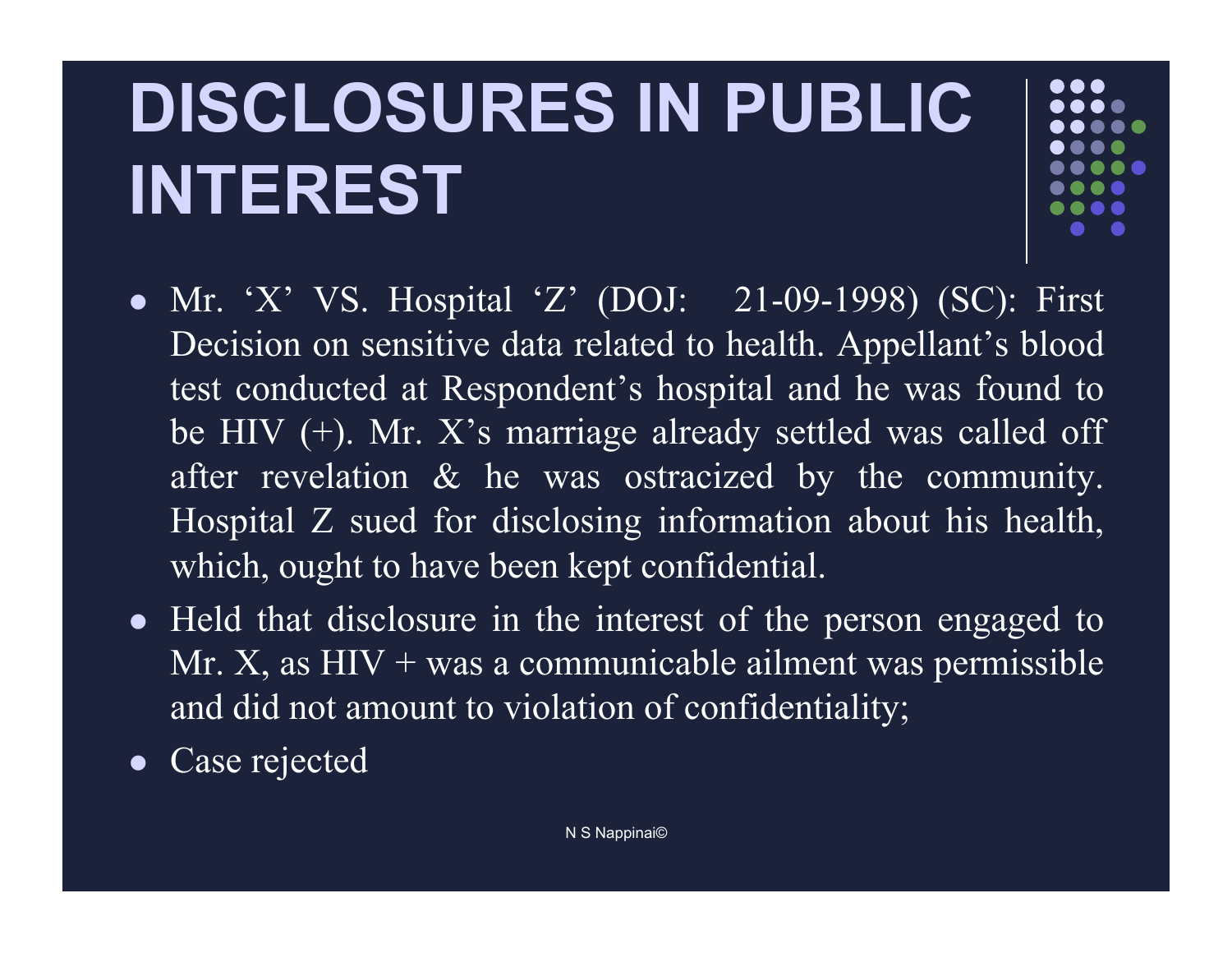#### **UNFETTERED POWERS IN DATA HANDLING**

- ! Dist.Registrar and Collector, Hyderabad Vs. Canara Bank (01.11.2004):
- . Confidentiality of Banker customers upheld;
- S.73 of Stamp Act Incorporated by A.P. Act No. 17 of 1986, giving unfettered powers to the Distributor. Collector for accessing documents even in private custody, without any procedures being prescribed, held to be ultra vires the Constitution.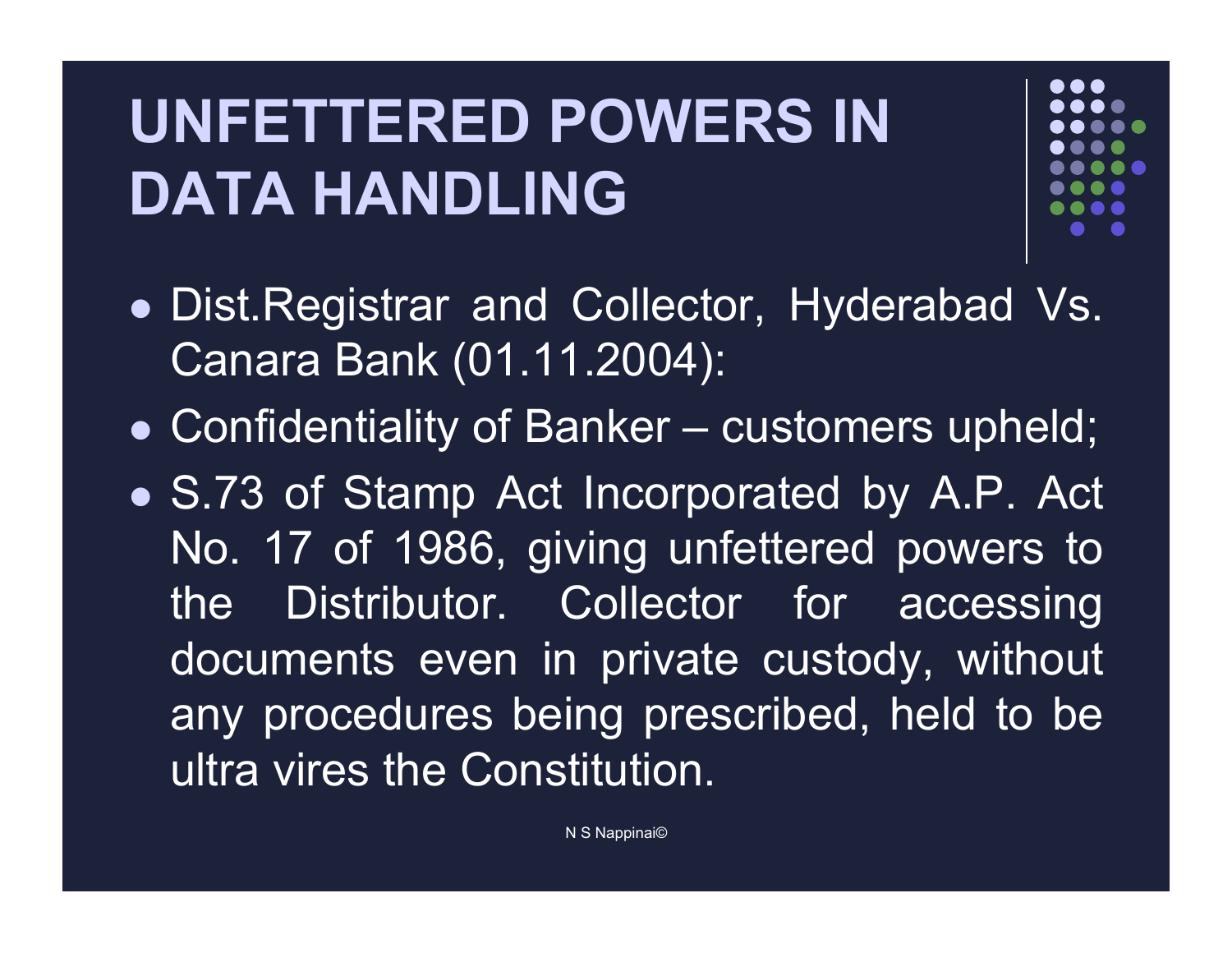#### **CONCLUSIONS**



- Is there necessity for a separate legislation?
- . If yes, concerns it should address;
- Avoiding redundancies & inconsistencies;
- . Restricted application to "Citizens" to be reviewed;
- Does it take away the fundamental aspect of Right read into Articles 14, 19 & 21?
- Need for expansion to meet objects & reasons;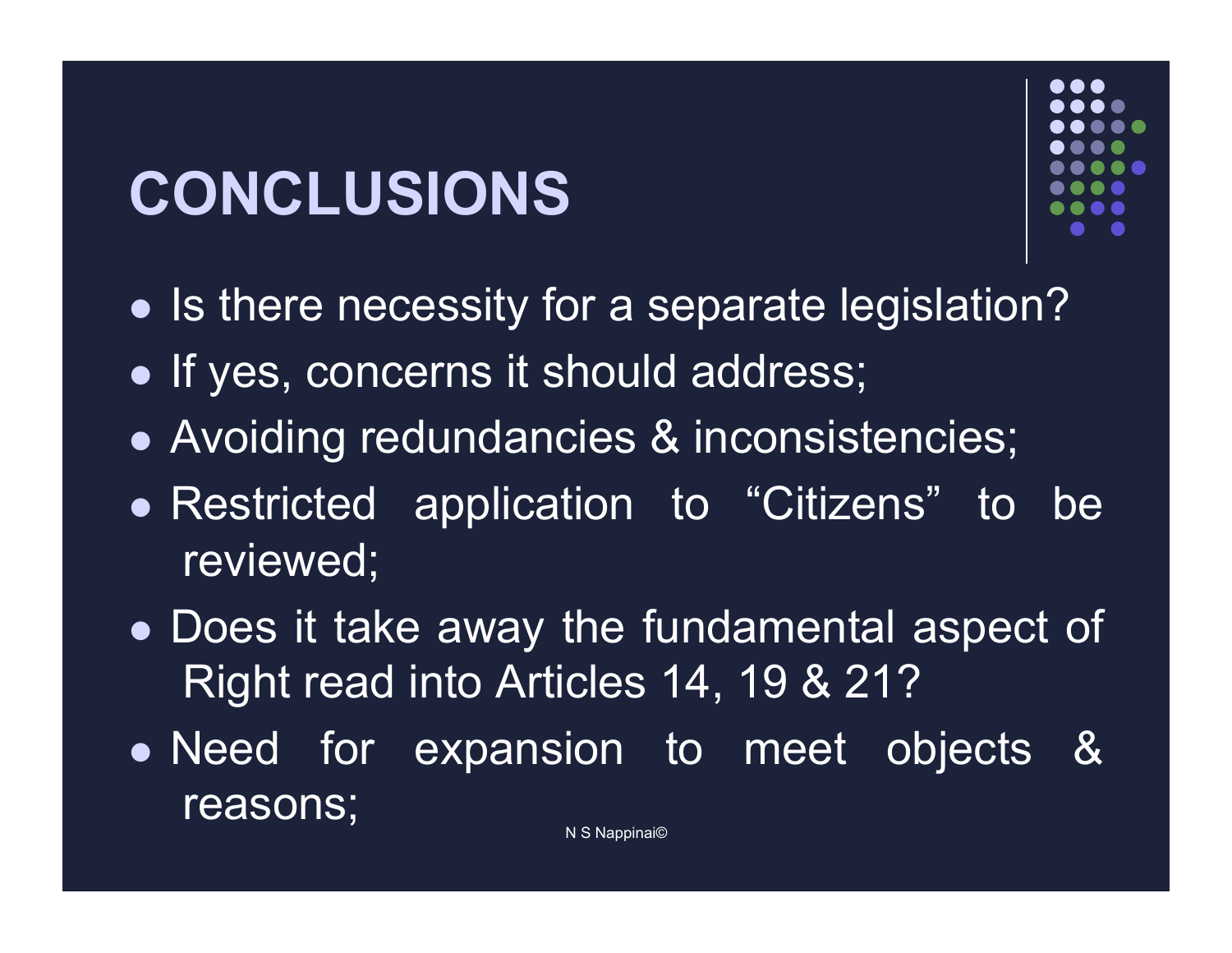#### **ISSUES TO BE ADDRESSED**

- Contractual / consensual interceptions etc.,
- From Sting Operations to Reality TV to Social Networking;
- Overriding powers conflicts under several special Acts?
- Incorporating lessons / ratios already in place;
- Following basic Principles in its Application;